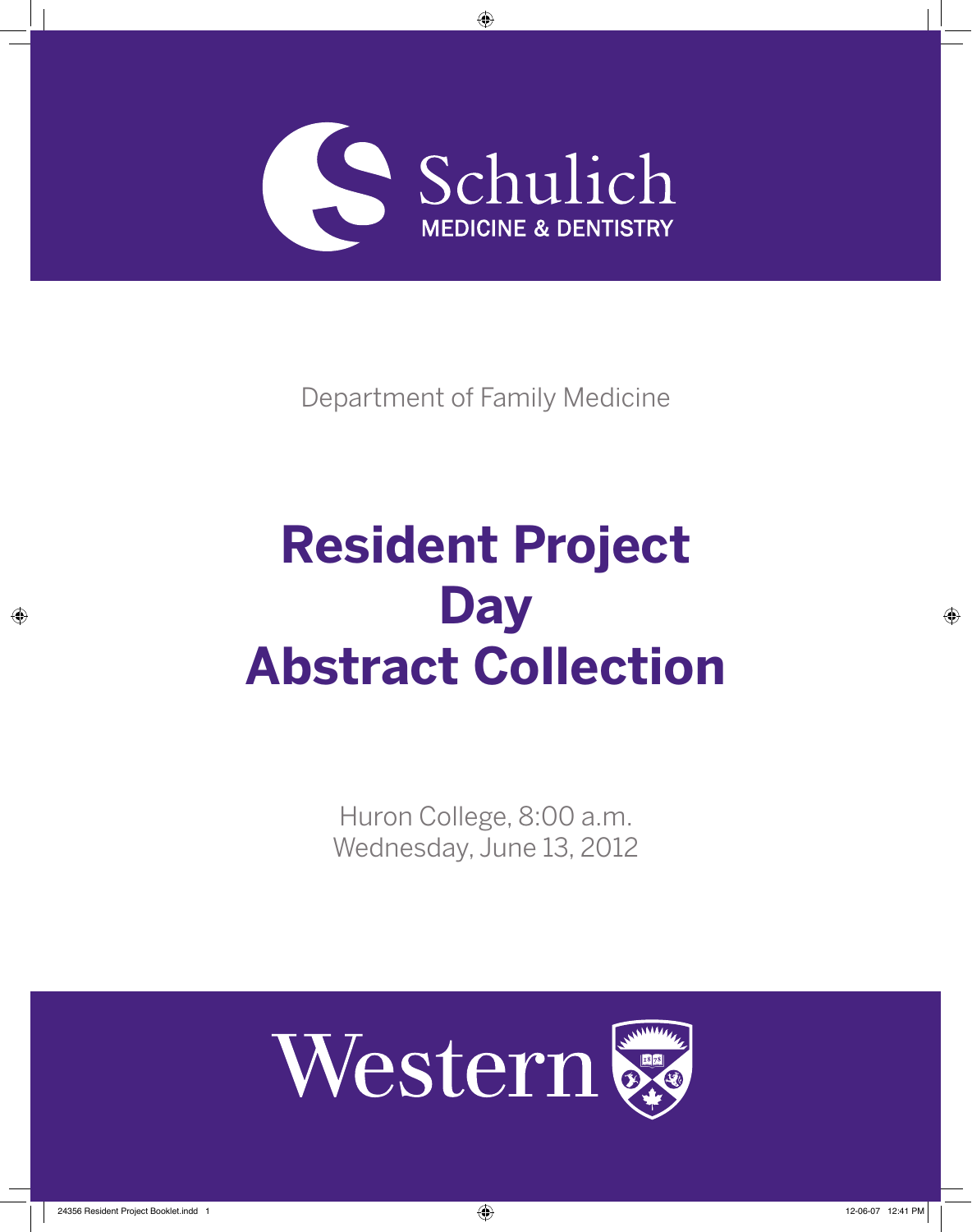# **Department of Family Medicine**

 $\bigoplus$ 

Schulich School of Medicine & Dentistry

Committed to developing exemplary family physicians and future leaders in health care





 $\bigoplus$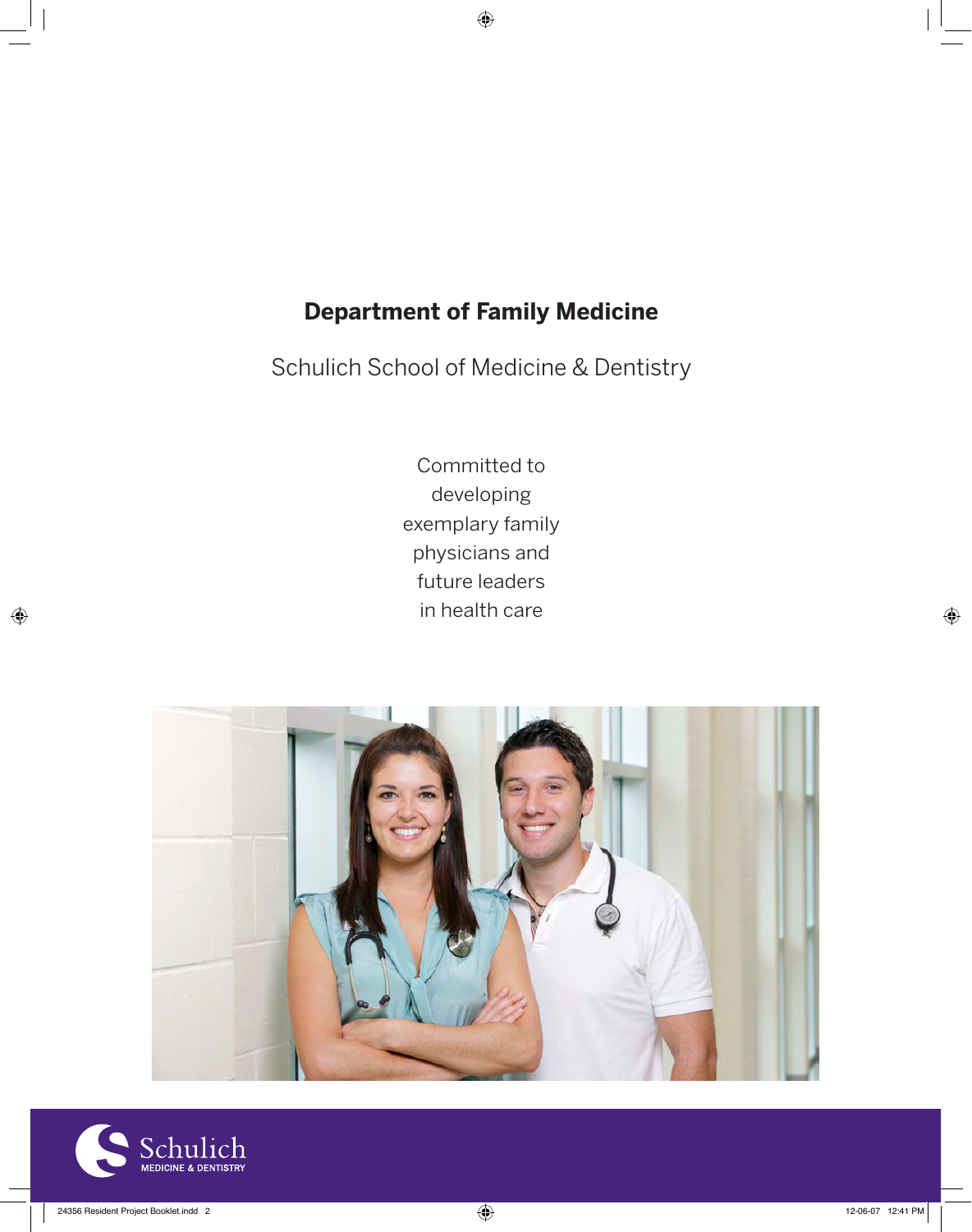# **Agenda**

 $\bigoplus$ 

| 8:00 a.m.                  | Registration, Poster Displays, Coffee and<br>Light Refreshments – Kingsmill Room,<br><b>Huron University College</b> |
|----------------------------|----------------------------------------------------------------------------------------------------------------------|
| 8:45 a.m.                  | Dr. Eric Wong, Opening Remarks -<br>Kingsmill Room,<br><b>Huron University College</b>                               |
| $9:00$ a.m. $-10:00$ a.m.  | Concurrent Sessions - Oral<br>Presentations (breakout rooms)                                                         |
| 10:00 a.m.                 | Poster Displays, Coffee and Light<br>Refreshments – Kingsmill Room,<br><b>Huron University College</b>               |
| $11:00$ a.m. $-12:00$ p.m. | Concurrent Sessions - Oral<br>Presentations (breakout rooms)                                                         |
| 12:00 p.m.                 | Dr. Eric Wong, Closing Remarks -<br>Kingsmill Room,<br><b>Huron University College</b>                               |
| $12:15 - 12:30$ p.m.       | Evaluations – Kingsmill Room,<br><b>Huron University College</b>                                                     |



 $\begin{array}{c} \hline \end{array}$ 

 $\bigoplus$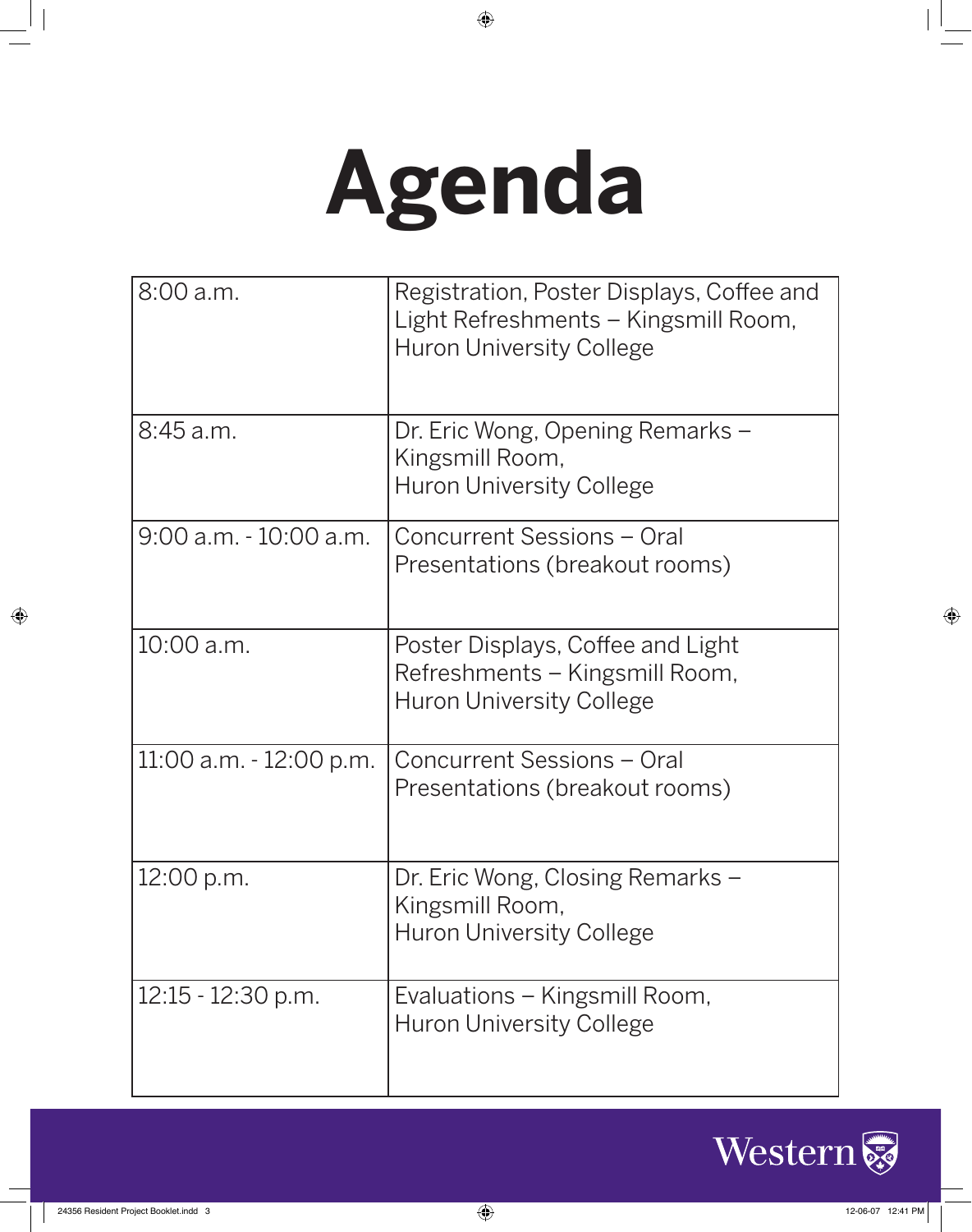**Section A:** Oral Presentations, Kingsmill Room, Huron University College (Byron Family Medical Centre & Chatham)

| <b>Time</b> | <b>Presenter</b>                                                                                                                                             | <b>Presentation</b>                                                                                                                     |
|-------------|--------------------------------------------------------------------------------------------------------------------------------------------------------------|-----------------------------------------------------------------------------------------------------------------------------------------|
| 8:00 a.m.   | Registration, Poster Displays, Coffee, Refreshments, Light<br>Breakfast - Kingsmill Room, Huron University College                                           |                                                                                                                                         |
| 8:45 a.m.   | Dr. Eric Wong                                                                                                                                                | Opening Remarks,<br>Kingsmill Room                                                                                                      |
| $9:00$ a.m. | Dr. Mumtaz Alam                                                                                                                                              | Pediatric Nocturnal<br>Enuresis and Importance of<br>Management                                                                         |
| 9:15 a.m.   | Dr. David Charland                                                                                                                                           | The Experience of a<br>Family Through the<br>Pathway to Diagnosis of<br>Frontotemporal<br>Dementia: The Role of the<br>Family Physician |
| 9:30 a.m.   | Dr. David LaPierre                                                                                                                                           | Components of an Effective<br>Competency-Based Learning<br>Tracker for use in Canadian<br><b>Family Medicine Education</b>              |
| 9:45 a.m.   | Dr. Ted Macher                                                                                                                                               | An Open-Access<br>Training Resource for Reading<br>Emergency<br>C-Spine X-Rays                                                          |
| 10:00 a.m.  | Poster Displays, Coffee, Refreshments - Kingsmill Room,<br><b>Huron University College</b>                                                                   |                                                                                                                                         |
| 11:00 a.m.  | Dr. Mario Elia                                                                                                                                               | Cerumen Impaction and<br>Removal - A Primer                                                                                             |
| 11:15 a.m.  | Dr. Elsie Osagie                                                                                                                                             | Has Electronic Medical Record<br>(EMR) Led to Physician and<br>Nurses' Satisfaction Compared<br>with Paper Based Chart?                 |
| 11:30 a.m.  | Dr. Keith Wong                                                                                                                                               | Case Report: Abuse in the<br>Elderly                                                                                                    |
| 11:45 a.m.  | Section C (Room W116): Dr. Tristan Walker: Medicine and<br>Management<br>Section D (Room W112): Dr. Stephanie Cairns: Advanced<br>Maternal Age and Fertility |                                                                                                                                         |
| 12:00 p.m.  | Dr. Eric Wong                                                                                                                                                | Closing Remarks,<br>Kingsmill Room                                                                                                      |
| 12:15 p.m.  | Evaluations                                                                                                                                                  |                                                                                                                                         |



 $\bigoplus$ 

 $\bigoplus$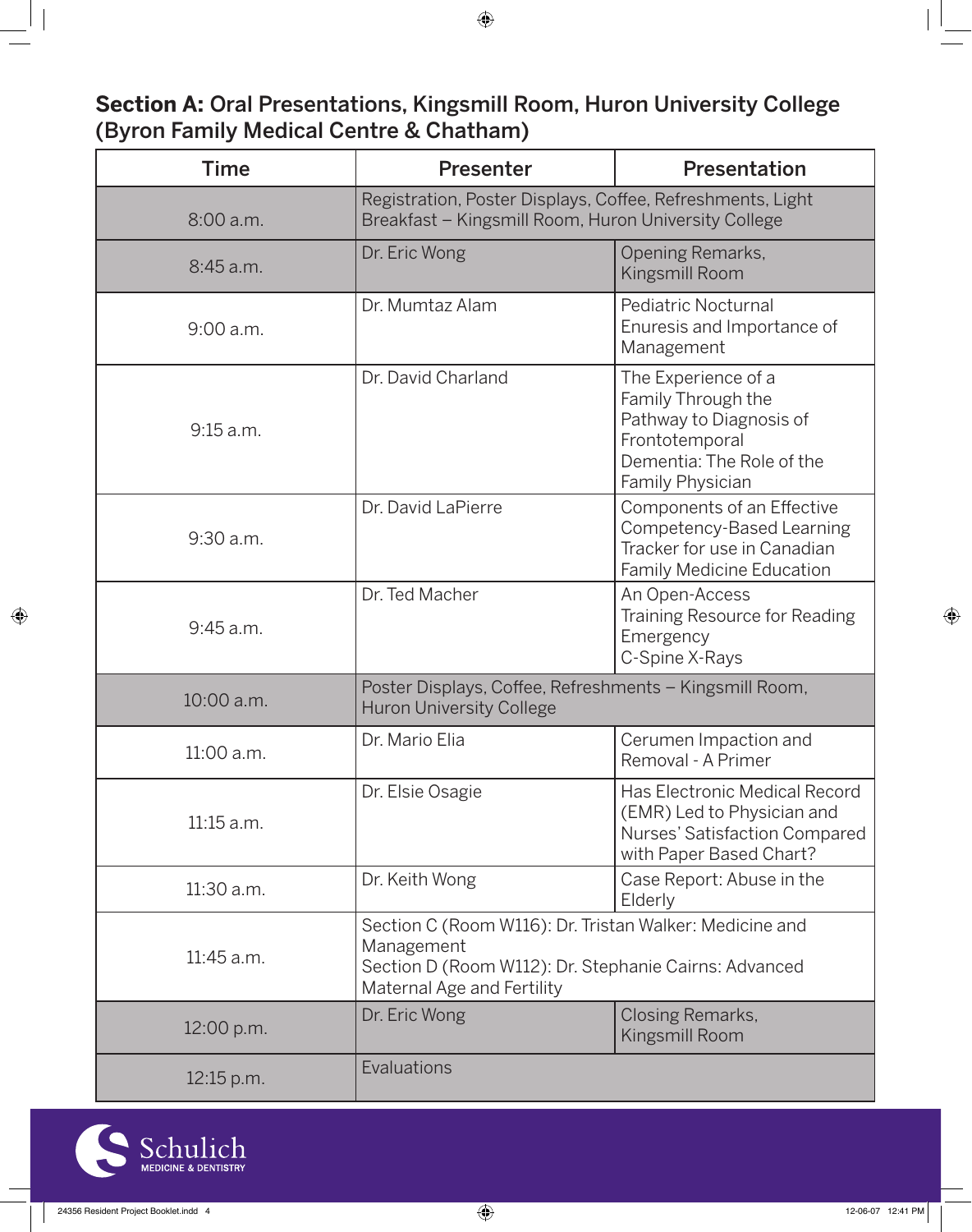#### **Dr. M. Mumtaz Alam** Pediatric Nocturnal Enuresis and Importance of Management

A six-year-old girl was seen with the problem of nocturnal bed wetting, during my family medicine rotation. She was brought by her mother because the child had started feeling quite embarrassed due to the problem. It was reported that the child did not face any enuresis problem during the day time but did not have reliably dry nights. There was no family history of nocturnal enuresis and the child otherwise was healthy. The child was diagnosed with primary (monosymptomatic) nocturnal enuresis. On further exploration it was found that there were some social stressors involved too, which possibly contributed further to her enuresis problem. Motivational therapy and efforts to improve her social environment brought positive outcome in our patient. Timely and appropriate management is a key to proper management of patients suffering from the problem of nocturnal enuresis and family doctors can play a central role in the treatment. If not dealt with early, it can lead to low self esteem, lack of confidence and psychosocial damage in a patient.

#### **Dr. David Charland**

#### The Experience of a Family Through the Pathway to Diagnosis of Frontotemporal Dementia: The Role of the Family Physician

This essay examines the role of the family physician in the diagnosis and treatment of patients with symptoms of frontotemporal dementia and other dementias. The inspiration is from a case, where the family physician did not play an integral role, and the family had a poorer illness experience as a result. The goal of the report to is look at how family physicians can play a role in the pre diagnostic period. By using a case, and reviewing it with the family, in conjunction with a literature review, I have concluded that by using the patient-centered method, family physicians can play an important role. Furthermore, there is a disconnect between the perception of physicians and families with the physician's involvement. This project relates to family medicine, because although the case is of an unusual disease, the lessons and values can be extrapolated to many encounters.

#### **Dr. David LaPierre**

⊕

#### Components of an Effective Competency-Based Learning Tracker for use in Canadian Family Medicine Education

As Western University (Western), and other universities across Canada, a move towards competency based education in family medicine, new processes and tools will be required to guide and track competency development in learners. This project included qualitative interviews with 14 medical students, family medicine residents, and faculty, examining sentiments and suggestions regarding processes and tools. A prototype competency-based tool was also developed in order to facilitate personal exploration. Results revealed widespread interest in a tool to track competency. There was general consensus that this tool needed to be primarily implemented by the learner, but with ongoing involvement, through observation and feedback, from preceptors. There was significant variety in what the relevant 'competencies' were, how these might be organized, and how this tool could be used to enhance learning and inform evaluation. All interviewees supported the use of a computer-based tool. These results provide much information to guide next steps at Western.

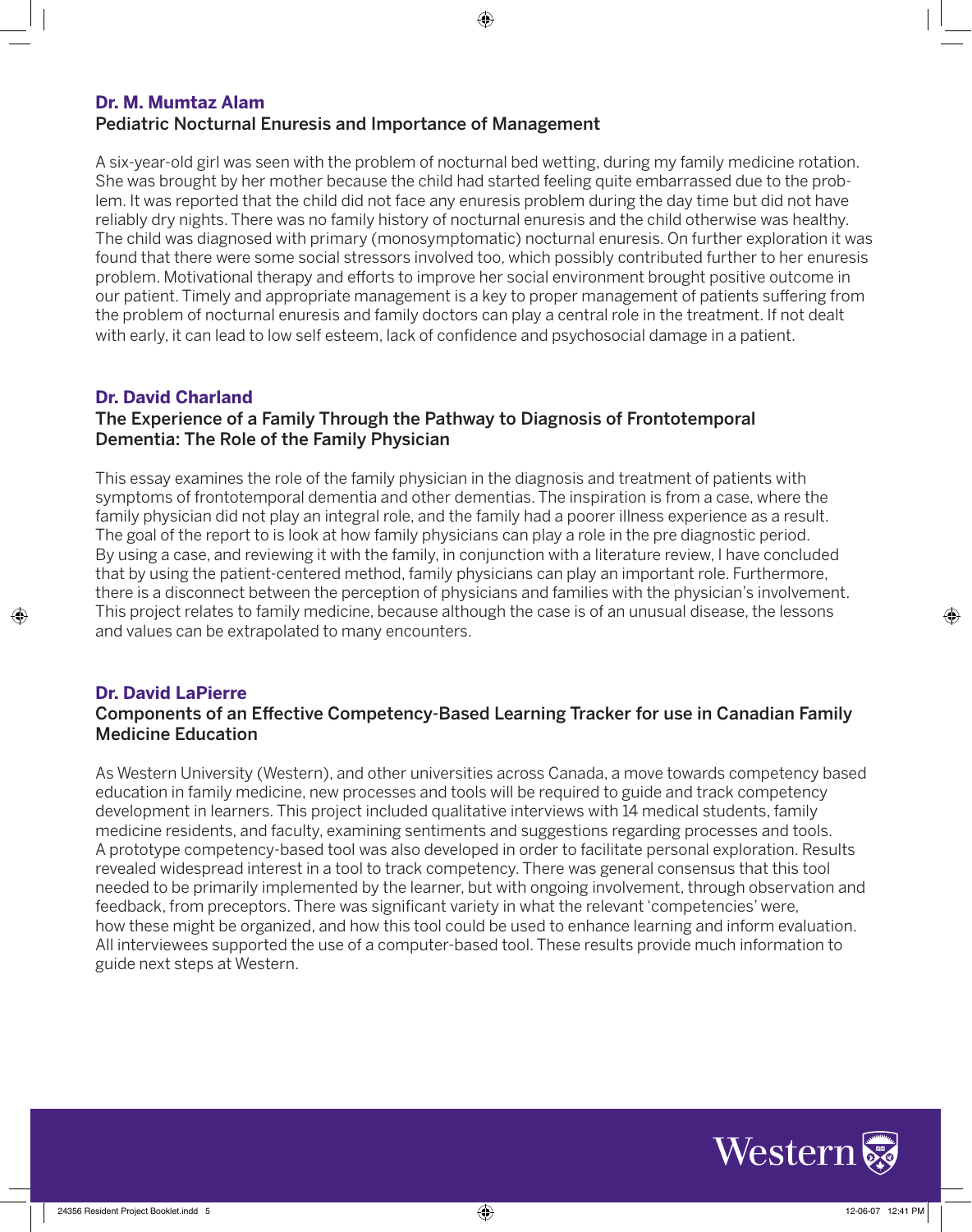#### **Dr. Ted Macher**  An Open-Access Training Resource for Reading Emergency C-Spine X-rays

There is a shortage of primary healthcare providers in many resource-poor settings throughout the world. One reason for the shortage is insufficient training capacity. About 40% of family physicians work in emergency departments and will be responsible for managing possible C-spine injury. C-spine X-rays will be part of the diagnostic work-up of these injuries. Some of the most common causes of trauma are motor vehicle collisions, falls, and sports-related injuries. Many of the deaths and disabilities occurring from these traumas are the result of cervical spine injuries. About one quarter of injury resulting from C-spine trauma occurs after the injury event; half of missed C-spine injuries will result in spinal cord injury. This learning module is computer-based and open-access. It was designed to teach medical students, medical residents, and other healthcare providers an overview of when to order and how to read a C-spine X-ray to rule-out the most common C-spine diagnoses seen in the emergency setting. The module reviews the Canadian C-spine Rules for ordering C-spine X-rays, gives a structured method for interpreting C-spine X-rays, and has a couple case examples to help the learner consolidate learning. The module is intended to reduce the number of spinal cord injuries as a result of missed diagnosis by training physicians how to accurately read C-spine X-rays.

#### **Dr. Mario Elia**

⊕

#### Cerumen Impaction and Removal – A Primer for Physicians

Cerumen (colloquially, ear wax) impaction and removal in primary care is often viewed by busy physicians as a simple, innocuous problem, and consequently is treated through a combination of delegation and outdated medicine. Cerumen impaction is defined as accumulation of cerumen that requires treatment either due to bothersome symptoms or for diagnostic purposes so that the tympanic membrane can be visualized. This paper, along with the attached handouts, describes evidence for cerumen removal informing patients of the risks and benefits. A literature review was conducted using a PubMed search through January 10, 2012 using the keywords "ear wax", "earwax" and "cerumen". Issues of proper history-taking and risk discussion have important medico-legal implications, as much of primary care in cerumen removal is delegated to other health professionals including nurses and students. The three main approaches considered for cerumen removal are cerumenolytics, irrigation and manual removal. There are no head to head trials comparing the different approaches, and systematic reviews have found no technique to be superior. Guidelines suggest that manual removal should be considered 1st line for otolaryngologists in most situations, while primary care physicians should opt for cerumenolytics followed by irrigation if the cerumenolytics fail. A Cochrane review confirmed that ear drops are better than no treatment, but that there is no difference in efficacy between products. Other topics addressed in this paper include precautions for certain techniques including irrigation and manual removal, considerations for special populations, diagnosis of acute otitis media, hearing aid care, commercially available products, home treatments and prevention.

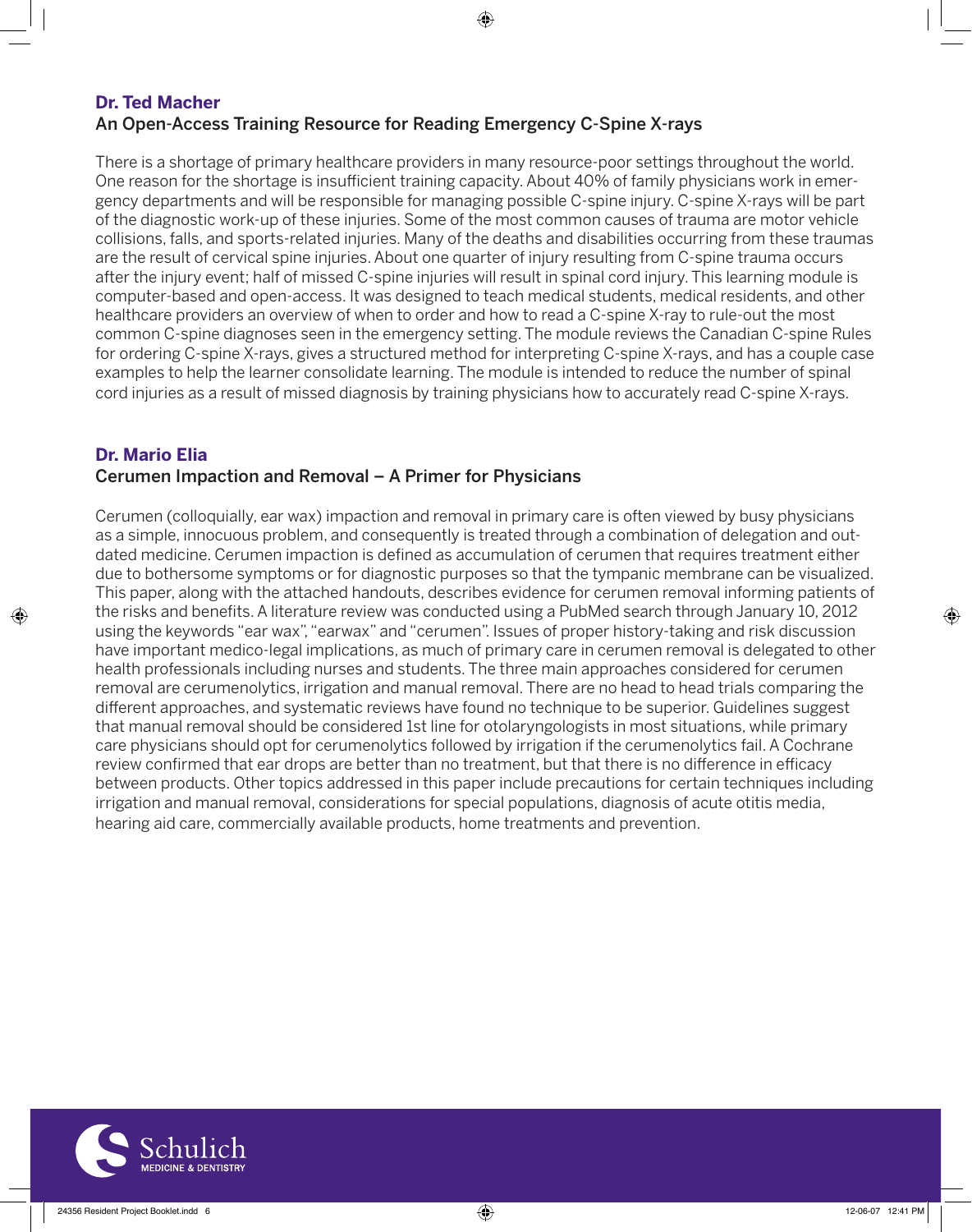#### **Dr. Elsie Osagie**

#### Has Electronic Medical Record (EMR) Led To Physician and Nurses' Satisfaction Compared With Paper Based Chart?

⊕

Purpose: A cross sectional study was completed to determine if family physicians, residents and nurses/ nurse practitioners are satisfied with their electronic medical records, particularly as it pertains to work efficiency and patient care, and how their user characteristics and demographics affect their experience. Method: Out of 107 eligible participants, 25 residents and 24 members of staff (family physicians and nurse/ nurse practitioners) responded to an online survey through Fluidsurveys.com, administered via a modified Dillman's method. The Mann-Whitney test, Kruskal-Wallis test and chi-square analyses were performed to compare user characteristics with their experience.

Results: Most questions pertaining to work efficiency and patient care reflected satisfaction with the Nightingale electronic medical record. The majority of respondents (67.3%) felt that the electronic medical record had improved overall documentation efficiency. Twenty three (46.9%) of forty-nine respondents loved the electronic medical record, with five of the nine nurses/nurse practitioners, eight of the fifteen staff family physicians and ten of the twenty-five residents responding accordingly. Findings show that the duration of use of the electronic medical record and the designation of respondents was unrelated to their level of satisfaction with their electronic medical record. Their computer abilities also did not affect their preferred method of documentation.

Conclusion: Although health care providers in this study seemed satisfied with their electronic medical record compared with paper charts as it pertains to work efficiency and patient care, more improvement is needed to increase the speed and ease of use of the electronic medical record.

#### **Dr. Keith Wong**

⊕

#### Case Report: Abuse in the Elderly

Elder Abuse is a growing social concern that has received increasing attention by the medical community. It is associated with morbidity that is difficult to treat and a higher risk of mortality for victims. The following report discusses encounters with Mrs. S, a 76-year-old woman with suspected psychological and physical abuse. Through a discussion of this case, the principle roles of family physicians are highlighted in the context of elder abuse with the presentation of available research and latest recommendations in the literature.

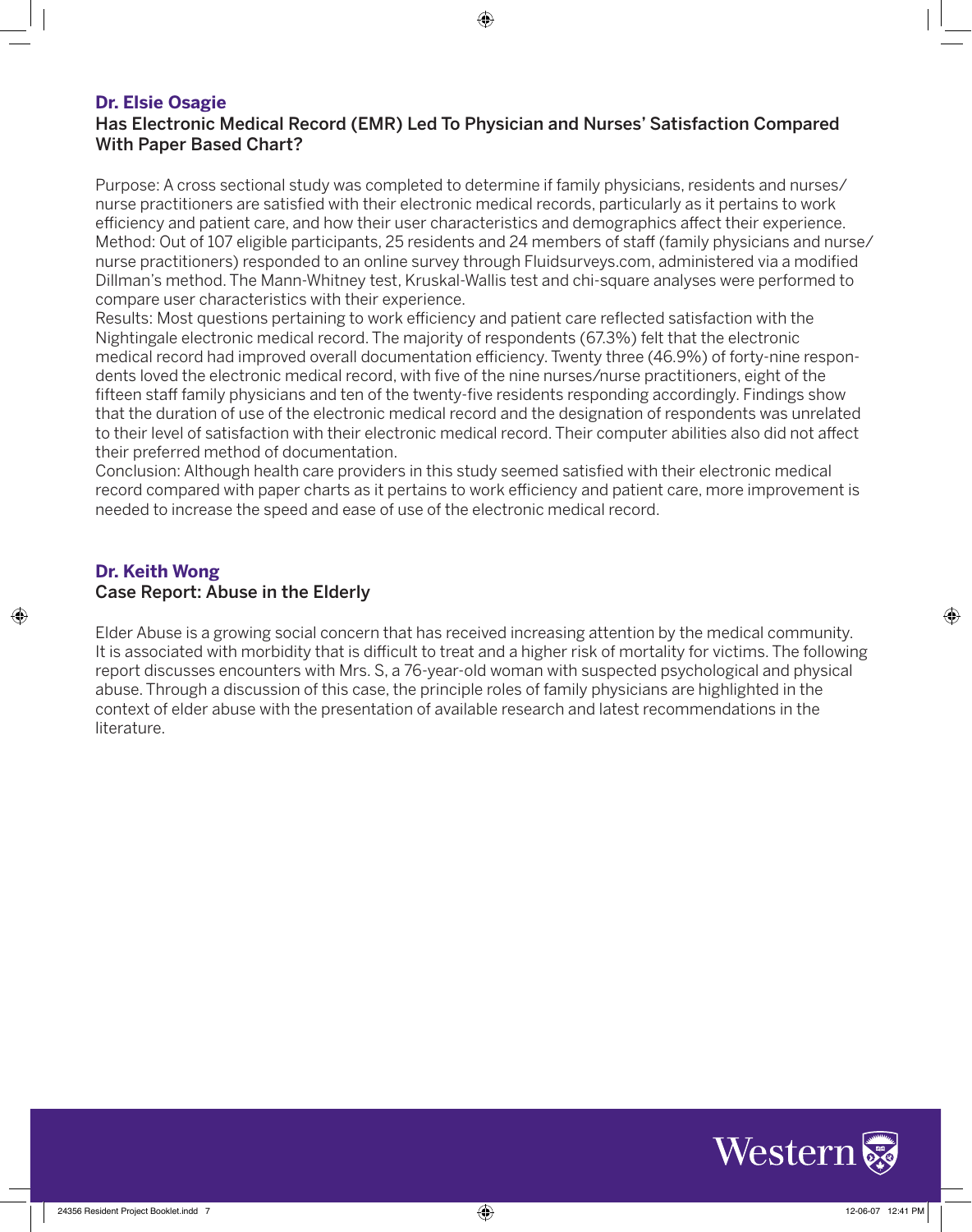# **Section B: Oral Presentations, Rm W12, Huron University College (South West Medical Health Centre & Tavistock)**

| <b>Time</b> | <b>Presenter</b>                                                                                                                                             | Presentation                                                                                                                         |
|-------------|--------------------------------------------------------------------------------------------------------------------------------------------------------------|--------------------------------------------------------------------------------------------------------------------------------------|
| 8:00 a.m.   | Registration, Poster Displays, Coffee, Refreshments, Light<br>Breakfast - Kingsmill Room, Huron University College                                           |                                                                                                                                      |
| 8:45 a.m.   | Dr. Eric Wong                                                                                                                                                | Opening Remarks,<br>Kingsmill Room                                                                                                   |
| $9:00$ a.m. | Dr. Kashif Ahmed                                                                                                                                             | Current Practice in Opioid<br>Use in a Rural Family Clinic:<br>A comparison with the 2010<br>Canadian Opioid Use Guidelines          |
| 9:15 a.m.   | Dr. Kimberly Baker                                                                                                                                           | A Resident's Guide to<br>Pharmacotherapy for ADHD<br>in Adolescents                                                                  |
| 9:30 a.m.   | Dr. Nicholas Lees                                                                                                                                            | Dysplastic Nevi in Family<br>Medicine                                                                                                |
| 9:45 a.m.   | Dr. Sylvia Pillon                                                                                                                                            | Mentoring in a Digital Age:<br>A Pilot Study                                                                                         |
| 10:00 a.m.  | Poster Displays, Coffee, Refreshments - Kingsmill Room,<br><b>Huron University College</b>                                                                   |                                                                                                                                      |
| 11:00 a.m.  | Dr. Candice Rivest                                                                                                                                           | Hepatic Toxicity After Ingestion<br>of the Mushroom Lepiota<br>subincarnata: A Case Report                                           |
| 11:15 a.m.  | Dr. Diane Park                                                                                                                                               | Bilateral Pneumonia Leads to<br>the Diagnosis of HIV/AIDS in a<br>Middle-Aged Man: The<br>Importance of Considering<br>the Diagnosis |
| 11:30 a.m.  | Dr. Rena Wang                                                                                                                                                | Difficult Case of Polypharmacy<br>with Comorbidities in an<br><b>Elderly Patient</b>                                                 |
| 11:45 a.m.  | Section C (Room W116): Dr. Tristan Walker: Medicine and<br>Management<br>Section D (Room W112): Dr. Stephanie Cairns: Advanced<br>Maternal Age and Fertility |                                                                                                                                      |
| 12:00 p.m.  | Dr. Eric Wong                                                                                                                                                | Closing Remarks,<br>Kingsmill Room                                                                                                   |
| 12:15 p.m.  | Evaluations                                                                                                                                                  |                                                                                                                                      |



 $\bigoplus$ 

 $\bigoplus$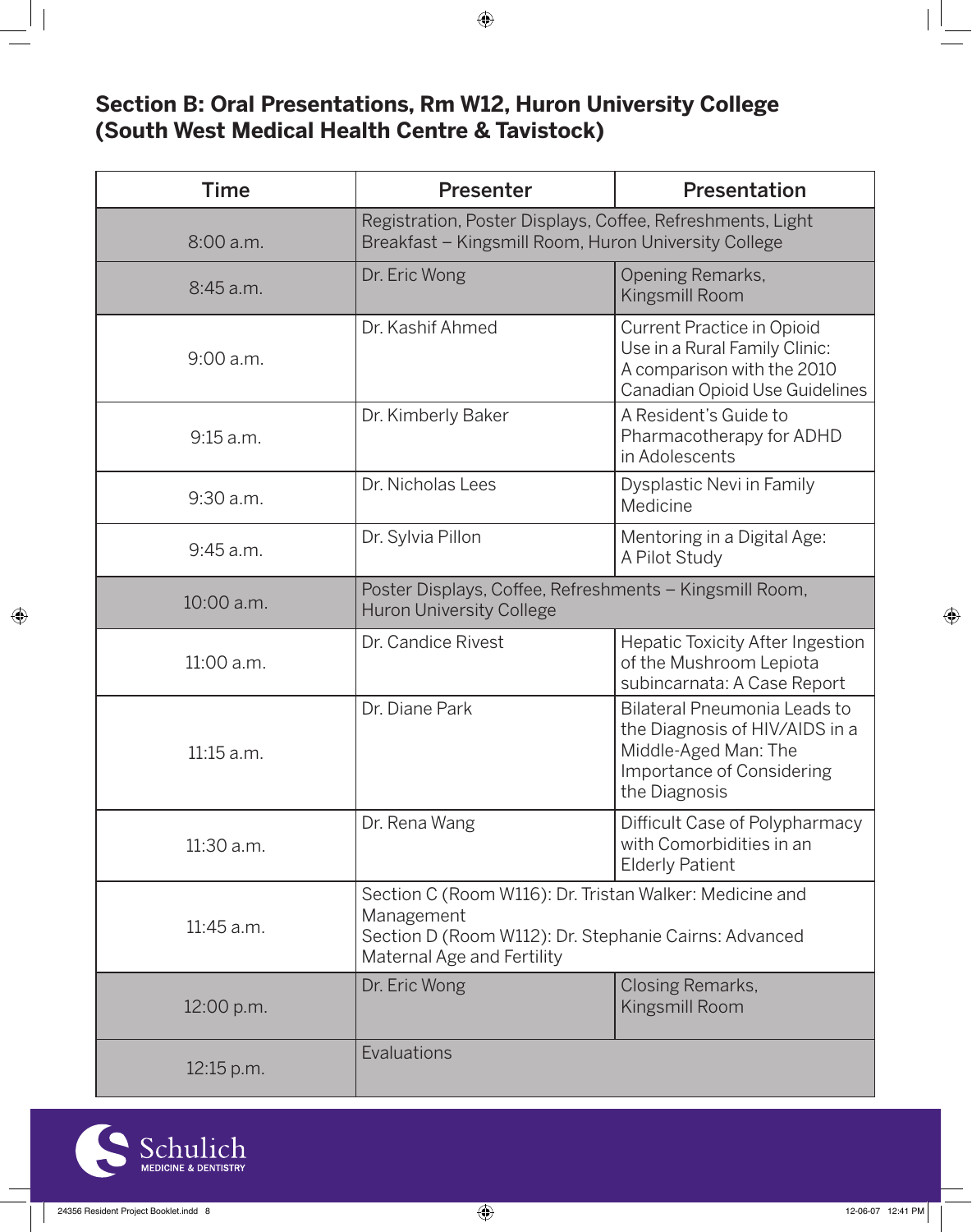#### **Dr. Kashif Ahmed**

#### Current Practice in Opioid Use in a Rural Family Clinic: A Comparison with the 2010 Canadian Opioid Use Guidelines

⊕

Chronic non-cancer pain is frequently treated with opioid medications by both family physicians and pain specialists. With increasing concerns of inadequate and inappropriate prescribing a national working group (National Opioid Guideline Group) has developed an opioid use guideline for its safe and effective use in chronic non-cancer pain. This sets a national standard reviewing and applying all current evidence on the topic. Twenty-four recommendations were made in order to advise physicians on best practices. Ten recommendations were used to evaluate current practice and determine compliance with the 2010 guidelines via a retrospective chart review in a large rural family practice in southwestern Ontario. From a total of 5,000 patients, 50 were randomly selected from a total of 139 who were aged 18 to 65 and were chronic opioid users with chronic non-cancer pain.

Results showed a common patient profile of a middle aged male or female on Percocets for chronic low back pain with a history of a serious injury. Compliance with the recommendations varied widely from 2% to 100%. Techniques to reduce prescription fraud (100%), collaborative care (82%), and contract agreements (76%) showed the highest compliance, while urine drug screening (2%), driving safety assessment (6%), and comprehensive assessment at initiation (22%) showed the lowest. The proportion of patients exhibiting unacceptable or aberrant patient behaviour was 32%.

Implementing the latest guidelines first requires evaluating current practice. Improving opioid prescribing improves patient care, reduces morbidity and mortality, and prevents the spread of addiction in communities. This was the goal of the study.

#### **Dr. Kimberly Baker**

#### A Resident's Guide to Pharmacotherapy for ADHD in Adolescents

At least 10% of behaviour problems presenting to family practice are Attention Deficit Hyperactivity Disorder. In most cases these problems do not resolve once children enter puberty. Available resources do not provide a concise comprehensive approach to the treatment of adolescents that complies with current Canadian guidelines.

A Medline search was performed to locate guidelines on pharmacotherapy for Attention Deficit Hyperactivity Disorder in adolescents to compare to three resident resources (UpToDate, Rx Files and Tarascon Pharmacopeia). None of the treatment guides contained an extensive list of all medication doses and side effects as recommended by the Canadian guidelines.

A brochure was created as a guide for residents in family medicine when prescribing medication for Attention Deficit Hyperactivity Disorder in adolescents. Indications for medication were presented first, as taken from the guidelines and the three resident resources. The Canadian guidelines were deferred to in cases of disagreement. Tables for first, second and third line treatments (including dosing, side effects, contraindications and notes on use) compiled from the guidelines and resident resources were presented on one page to provide one location to consult for decisions on medication initiation. A separate section on titration, management of side effects, and multifocal approach was presented on the back.

This brochure is expected to provide a comprehensive overview of pharmacotherapy for Attention Deficit Hyperactivity Disorder in adolescents, which should reduce complications from prescribing these medications. Future research is needed to provide such guidelines for all age groups and for modalities of treatment other than pharmacotherapy.



↔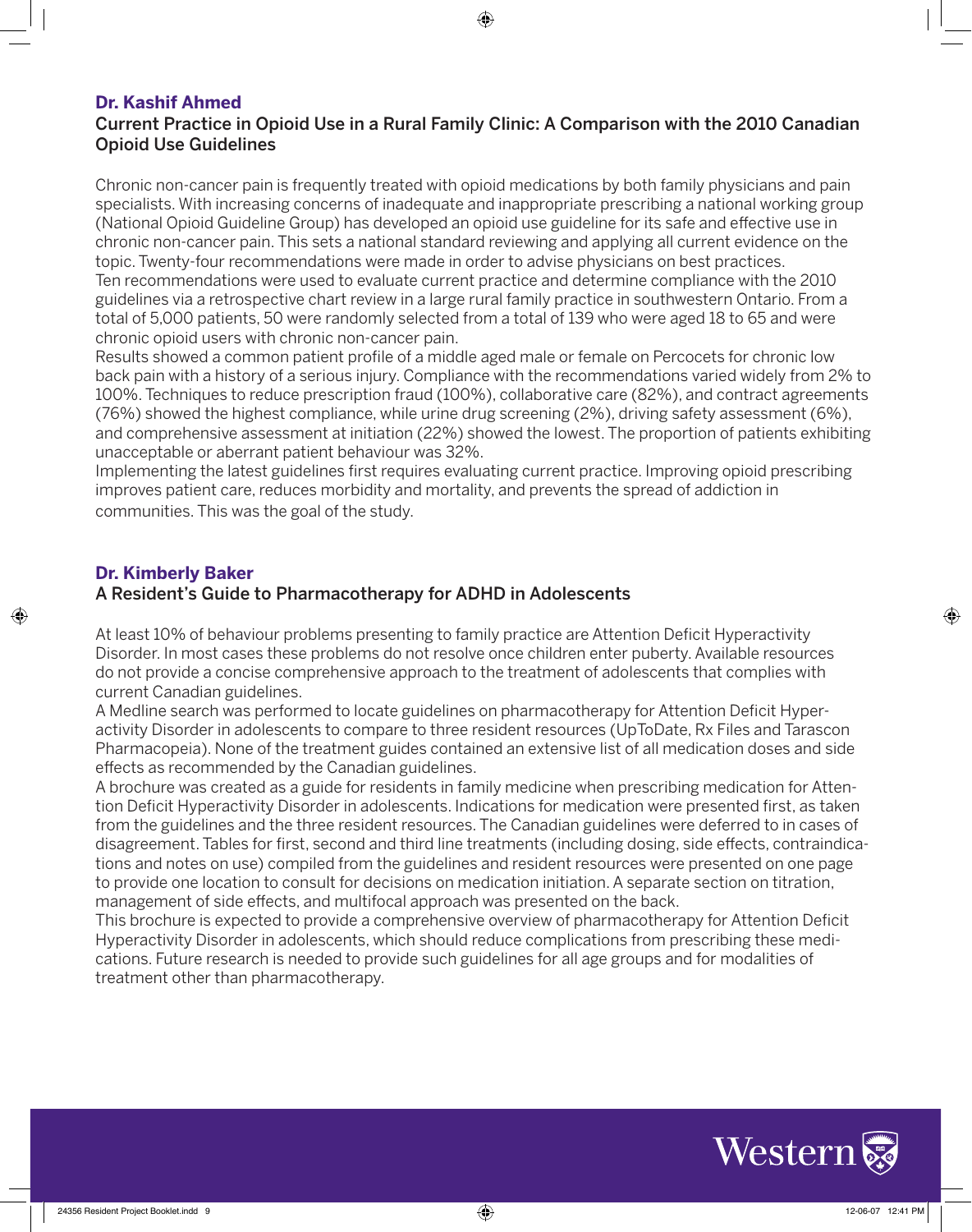#### **Dr. Nicholas Lees** Dysplastic Nevus in Family Medicine

Dysplastic nevi are common skin lesions that are associated with an increased risk of melanoma. They provide family physicians with difficult management decisions because while they signify an increased risk of malignancy, each individual nevus is at low risk of transforming into melanoma, making decisions on which lesions to excise difficult. The purpose of this descriptive literature review was to analyze the current literature for the best evidence-based approach to dealing with dysplastic nevi in family practice. Search for scholarly articles was conducted using the PubMed database, using the keywords 'dysplastic nevus', 'primary care' and 'management', with restrictions being articles available in English and printed within the last 5 years. Results from this search show that current recommendations include determining those individuals at high risk for melanoma, periodic skin examination, use of adjunctive tools to assist with examination in those trained to do so, timely excision of any suspicious or changing lesion, and patient education on characteristics of moles concerning for melanoma and sun protection. Adherence to these recommendations will help the family physician properly monitor the patient with dysplastic nevi, and lead to early diagnosis of melanomas.

#### **Dr. Sylvia Pillon** Mentoring in a Digital Age: A Pilot Study

Objective: Given the difficulty of arranging in-person meetings between residents and supervisors due either to geography or to scheduling conflicts, this study was undertaken to assess the feasibility of online video conferencing as a replacement for in-person mentoring during family medicine residency. Methods: A year-long pilot study between one resident-mentor pair was undertaken to investigate the use

of Skype, an online video conferencing program, to replace in-person meetings. Detailed notes about the effectiveness of the communication and the convenience of the technology for the online meetings were made and compared to in-person meetings.

Results: Although mentoring via online video conferencing did not completely replicate in-person meetings, it was a significant improvement over e-mail and telephone communication. The program was easy to use and there was little cost in setting it up. The program worked especially well during a period when the pair was separated by a significant geographical distance. Some of the drawbacks included difficulties with the internet connection and the fact that there was an artificial feeling to the video conferencing meetings. Conclusion: Despite being a small pilot study, results of this trial suggest that online video conferencing can work well for mentoring sessions during residency.

#### **Dr. Candice Rivest**

⊕

#### Hepatic Toxicity After Ingestion of the Mushroom Lepiota subincarnata: A Case Report

Reports on toxicity after ingestion of wild mushrooms of the Lepiota subincarnata species are extremely rare. To date in the literature there are only three cases, two in humans with one resulting in death, and one fatal case in a dog. L. subincarnata is native to North America and Europe, and with its sweet smell, makes it desirable to mushroom pickers. However, these innocent looking mushrooms contain amatoxins, making them one of the most toxic and potentially fatal mushrooms belonging to the Lepiota genus. Delayed symptoms of severe vomiting and diarrhea can progress to liver and kidney failure and death if treatment is not initiated promptly. This report will discuss a case seen in the Emergency Department during my rural family medicine rotation of a couple who collected and ingested confirmed L. subincarnata, and will review their symptoms, laboratory markers and eventual outcome. A discussion will also be presented on the pathophysiology and treatment of amatoxin poisonings. Due to the preferred wooded habitat of these mushrooms, rural physicians are more likely to encounter and be treating these poisonings. However,

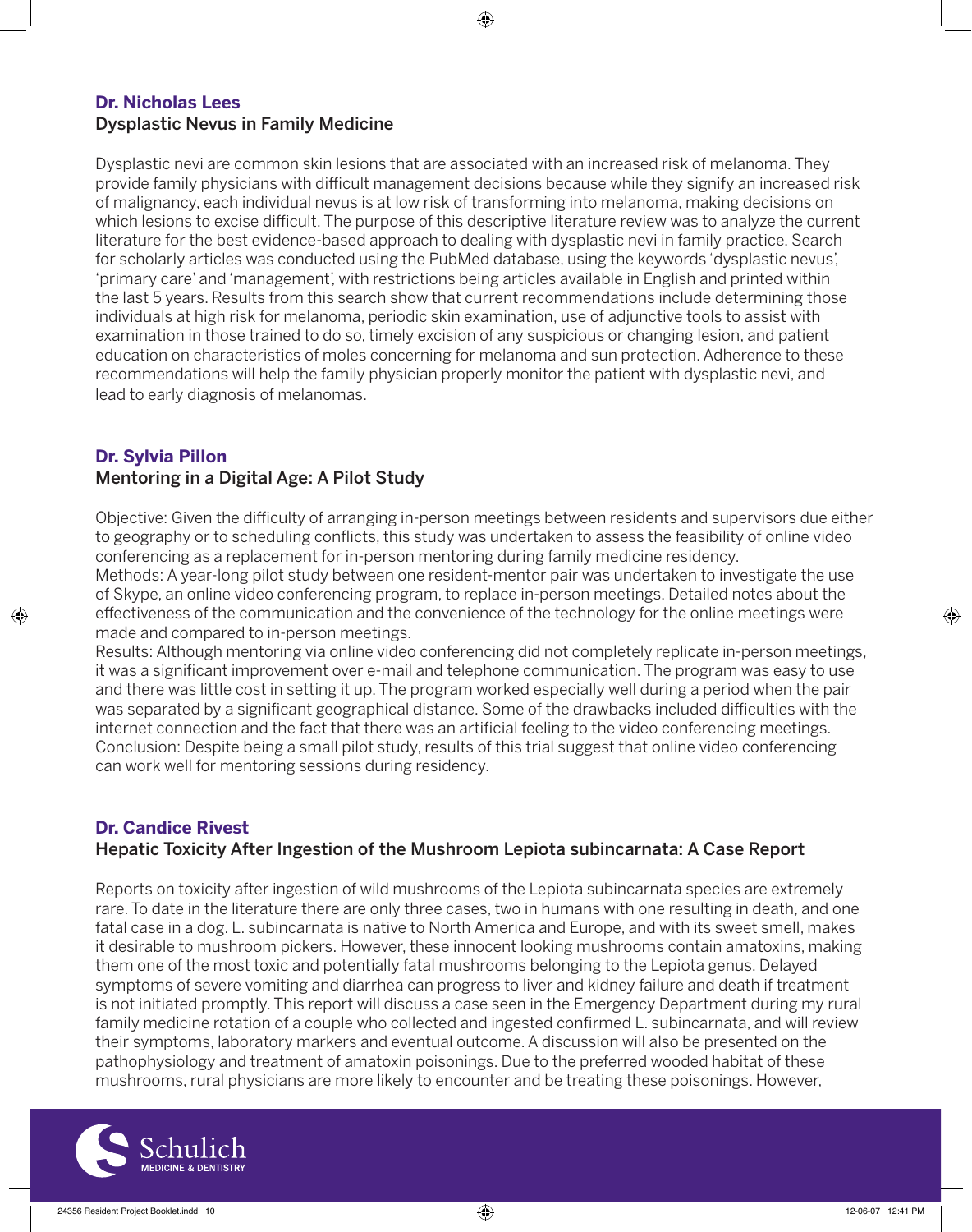these cases are rare and knowledge surrounding this scenario may be limited. It is thus important to be able to recognize an amatoxin mushroom poisoning promptly and allow for sufficient observation in order to improve patient mortality and morbidity.

⊕

#### **Dr. Diane Park**

#### Bilateral Pneumonia Leads to the Diagnosis of HIV/AIDS in a Middle-Aged Man: The Importance of Considering the Diagnosis

Human Immunodeficiency Virus (HIV) and Acquired Immunodeficiency Syndrome (AIDS) infection is a worldwide global epidemic. Despite improvements in diagnosis, treatment, and survival, thousands of Canadians continue to be infected each year and millions worldwide continue to die of AIDS and its related complications. It has been estimated that approximately thirty percent of infected Canadians are not aware they are carrying the virus. The early recognition and diagnosis of HIV infection is prudent to prevent the inadvertent spread of the disease and to initiate anti-retroviral treatment early in the course of the disease to delay progression and prevent opportunistic infections. This paper outlines a case in which the diagnosis was not considered until the patient unfortunately had late-stage HIV infection and an opportunistic infection. Family physicians must consider HIV/AIDS infection as a possibility in all of their patients and have an essential role in screening and testing those who may be at increased risk of HIV infection.

#### **Dr. Rena Wang**

⊕

#### Case Report: Difficult Case of Polypharmacy with Comorbidities in an Elderly Patient

Polypharmacy is the inappropriate use of multiple medications. Its effects are serious and sometimes difficult to diagnose and or treat, especially in an elderly patient who has multiple medical comorbidities. A particular challenging case of polypharmacy involving a seventy-seven year-old woman with a gradual decline in her cognition and her functional status is presented here. Several strategies were employed by the family physician and a multidisciplinary approach involving a voluntary hospital admission is the most successful at reducing her number of inappropriate medications. Clinicians therefore should consider this approach for difficult cases of polypharmacy.

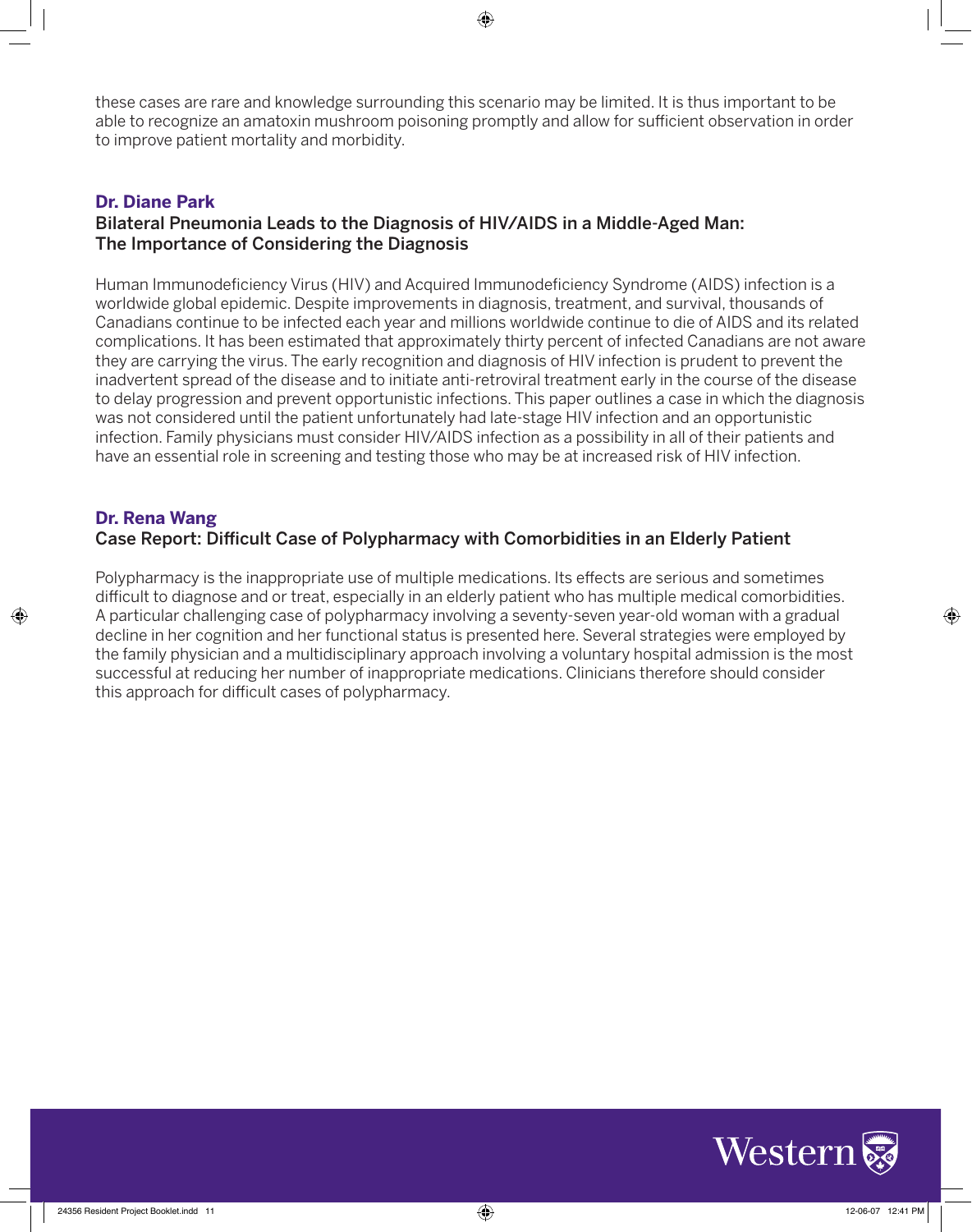$\bigoplus$ 

# **Section C: Oral Presentations, Rm W116, Huron University College (St. Joseph's Family Medical Centre & Victoria Family Medical Centre)**

| <b>Time</b>  | <b>Presenter</b>                                                                                                   | Presentation                                                                                                                                                                                         |
|--------------|--------------------------------------------------------------------------------------------------------------------|------------------------------------------------------------------------------------------------------------------------------------------------------------------------------------------------------|
| 8:00 a.m.    | Registration, Poster Displays, Coffee, Refreshments, Light<br>Breakfast - Kingsmill Room, Huron University College |                                                                                                                                                                                                      |
| 8:45 a.m.    | Dr. Eric Wong                                                                                                      | Opening Remarks,<br>Kingsmill Room                                                                                                                                                                   |
| 9:00 a.m.    | Dr. Shvan Korsheed                                                                                                 | Diagnosis and Management of<br>Patients with Chronic Kidney<br>Diseases in a Primary Care<br>Setting                                                                                                 |
| 9:15 a.m.    | Dr. Puja Malik                                                                                                     | Preventing Childhood Obesity:<br>A Review of the Current School<br>Nutrition Policies in Ontario<br>and their Potential Impact                                                                       |
| $9:30$ a.m.  | Dr. Eugenie Waters                                                                                                 | Western University Family Med-<br>icine Residents' Perceptions of<br>the Health-Related Impact of<br>Nuclear Power Plants, Ionizing<br>Radiation, and their Under-<br>standing of Physician Advocacy |
| $9:45$ a.m.  | Dr. Shahzia Khan                                                                                                   | A Case of Recurrent Erythema<br>Nodosum                                                                                                                                                              |
| 10:00 a.m.   | Poster Displays, Coffee, Refreshments - Kingsmill Room,<br><b>Huron University College</b>                         |                                                                                                                                                                                                      |
| 11:00 a.m.   | Dr. Bikash Chowdhury                                                                                               | Management of Psychosocial<br>Issues at the End of Life                                                                                                                                              |
| $11:15$ a.m. | Dr. Daria Pylypiak                                                                                                 | Memory Impairment in a<br>Middle-Aged Woman: A Case<br>Study                                                                                                                                         |
| 11:30 a.m.   | Dr. Shabana Rana                                                                                                   | <b>Smoking Cessation</b><br>Management in Primary<br>Practice                                                                                                                                        |
| $11:45$ a.m. | Dr. Tristan Walker                                                                                                 | Medicine and Management                                                                                                                                                                              |
| 12:00 p.m.   | Dr. Eric Wong                                                                                                      | Closing Remarks,<br>Kingsmill Room                                                                                                                                                                   |
| 12:15 p.m.   | Evaluations                                                                                                        |                                                                                                                                                                                                      |



 $\bigoplus$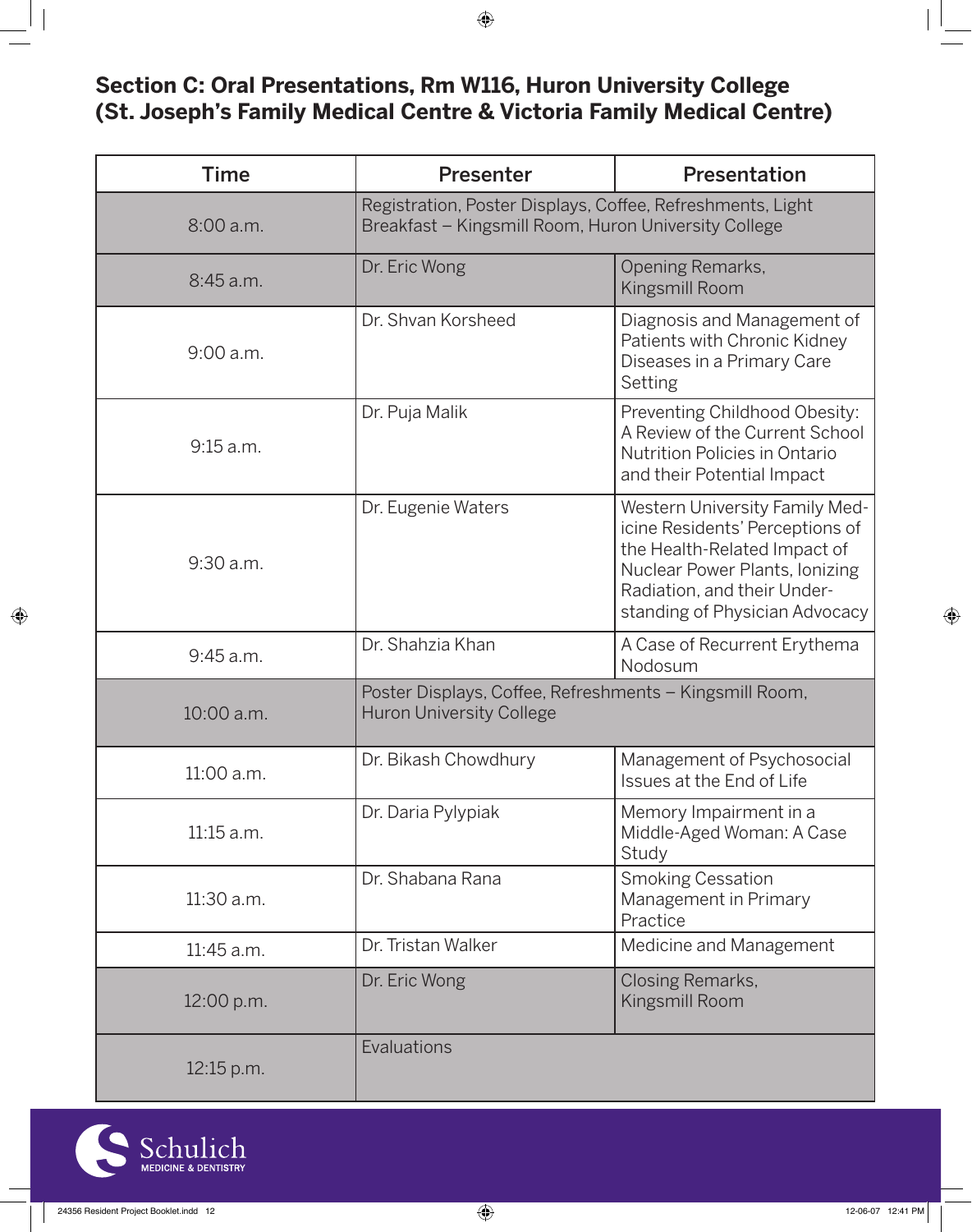#### **Dr. Shvan Korsheed**

#### Diagnosis and Management of Patients with Chronic Kidney Diseases in a Primary Care Setting

Introduction: The incidence of chronic kidney diseases (CKD) is increasing. CKD patients have a high cardiovascular mortality. Early referral is associated with better outcomes. Guidelines have been published to help family physicians to achieve adequate management. This study looked at how CKD patients were managed in the community and to which degree the nephrology referrals conformed to the published recommendations. Furthermore, presenting the findings may serve the purpose of improving awareness about CKD management among family medicine residents.

⊕

Methods: Electronic medical records were used to identify patients diagnosed with CKD stage 3-4 from 1st January 2007 until 1st December 2011 registered with one family physician. Medical charts were reviewed to acquire information about demographics, risk factors and nephrology referral.

Results: CKD was identified in 55 patients. The mean age was 75.8+/-10.6 with 29 females and 26 males. Overall, 76% had hypertension, 47% had diabetes, 31% had anemia and 22% had coronary artery diseases. In this cohort, 47 patients were found to have stable CKD and 8 patients had unstable CKD. Overall, 14/22 patients who fulfilled the criteria to see a nephrologist were referred.

Conclusions: Majority of patients with CKD in this practice were referred to see a nephrologist according to the established guidelines. The guidelines about CKD should reach larger audiences in a systematic way to ensure proper monitoring and management of patients.

#### **Dr. Puja Malik**

#### Preventing Childhood Obesity: A Review of the Current School Nutrition Policies in Ontario and their Potential Impact

Background: Childhood obesity is a growing public health concern in Canada with the implications of both increasing prevalence of obesity-associated chronic disease and increasing costs to the health care system. To address this issue, Ontario's Ministry of Education implemented a new School Food and Beverage Policy. Objective: To provide the reader with a descriptive review of the past and current public policy on school nutrition in Ontario, and summarize research of interest on school-based nutrition interventions and their effects on childhood obesity prevention.

Methods: The website of Ontario's Ministry of Education was reviewed to gather information about past and current school nutrition policies. PubMed was searched for studies that examined the effect of school-based nutrition interventions on preventing childhood obesity. The search generated 15 studies and out of these two systematic reviews were chosen for discussion.

Findings: The current school nutrition policy was implemented in 2011 and sets out comprehensive, specific, and healthy nutrition standards for all foods sold in publicly-funded elementary and secondary schools. Review of the literature showed that research is lacking on the effect of school-based nutrition interventions on childhood obesity rates, however there is some evidence that nutrition-based interventions can improve dietary behaviour in school-aged children.

Discussion: Ontario's new school nutrition policy is a step in the right direction for childhood obesity prevention, but there are other determinants of health that need to be addressed in order to further control the obesity epidemic.



⊕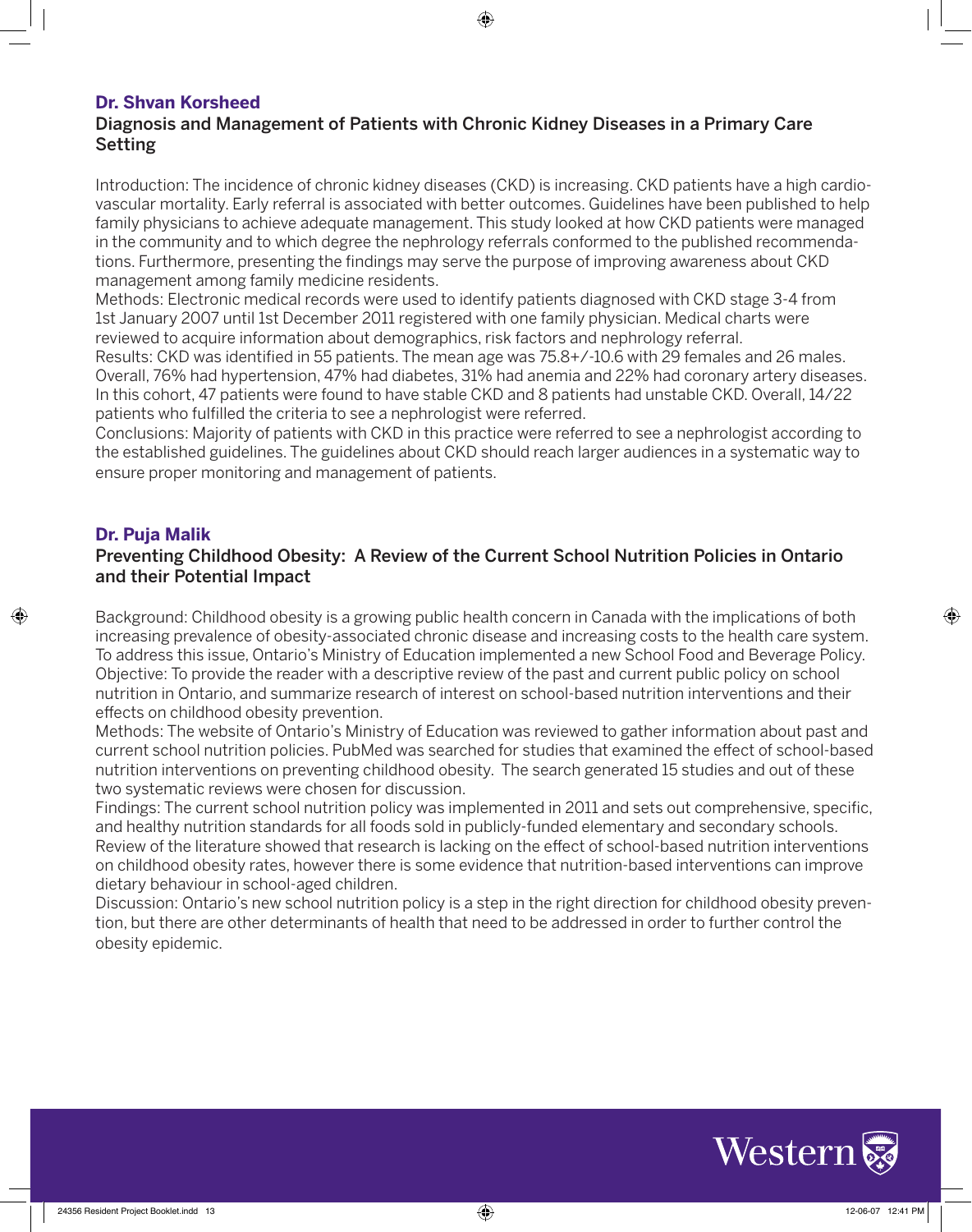#### **Dr. Eugenie Waters**

#### Western University Family Medicine Residents' Perceptions of the Health-Related Impact of Nuclear Power Plants, Ionizing Radiation, and Their Understanding of Physician Advocacy

⊕

Objective: To explore Western University Family Medicine residents' perceptions of nuclear power plants and ionizing radiation, and their understanding of physician advocacy with respect to these concepts. Design: A qualitative design using semi-structured interviews.

Setting: Post-graduate Family Medicine residency program in The Department of Family Medicine at Western University, London, Ontario.

Methods: Eight Family Medicine residents participated in semi-structured interviews, which were audiotaped and transcribed verbatim. Simultaneous collection and analysis of data was used, resulting in a dynamic form of content analysis, characteristic of qualitative methods.

Main Findings and Conclusions: Family Medicine residents do not hold strong opinions about the ongoing use of nuclear energy nor do they have a significant depth of knowledge or understanding of the possible health-related impacts of nuclear power plants or ionizing radiation. They demonstrate a variety of levels of understanding of physician advocacy with respect to the issues, including some inaccurate definitions of this role. Some of them anticipate becoming advocates in the future, but cannot clearly identify to what degree or in which domain they will strive as physician advocates.

#### **Dr. Shahzia Khan**

⊕

#### A Case of Recurrent Erythema Nodosum

Background: Erythema nodosum is an inflammatory reaction of skin characterized by tender erythematous patches or nodules, usually located on lower extremities. Several case reports have presented its association with various infectious agents, connective tissue diseases, malignancies and drugs.

Case report: This case review pertains to an adolescent female who presented with erythema nodosum on her shins. The case was unique as she had previously developed erythema nodosum as a child associated with scarlet fever. This case highlights the importance of how a family physician can play a role in managing the disease as well as helping the adolescent deal with this unique illness experience.

Method: After obtaining consent, the patient's chart was reviewed. A literature search was done by topic searches in PubMed, uptodate and eMedicine databases. The case was discussed with relevance to current literature.

Conclusion: Recurrent erythema nodosum is a rare presentation in a family practice. It has unique clinical findings which alone are required for diagnosis. As the initial contact for a patient, a family physician should be familiar with its unique clinical findings and be able to identify the lesions accordingly. Besides treating the underlying cause, analgesia and reassurance are the mainstay treatment options. Other disease related psychosocial issues should be explored especially in adolescents.

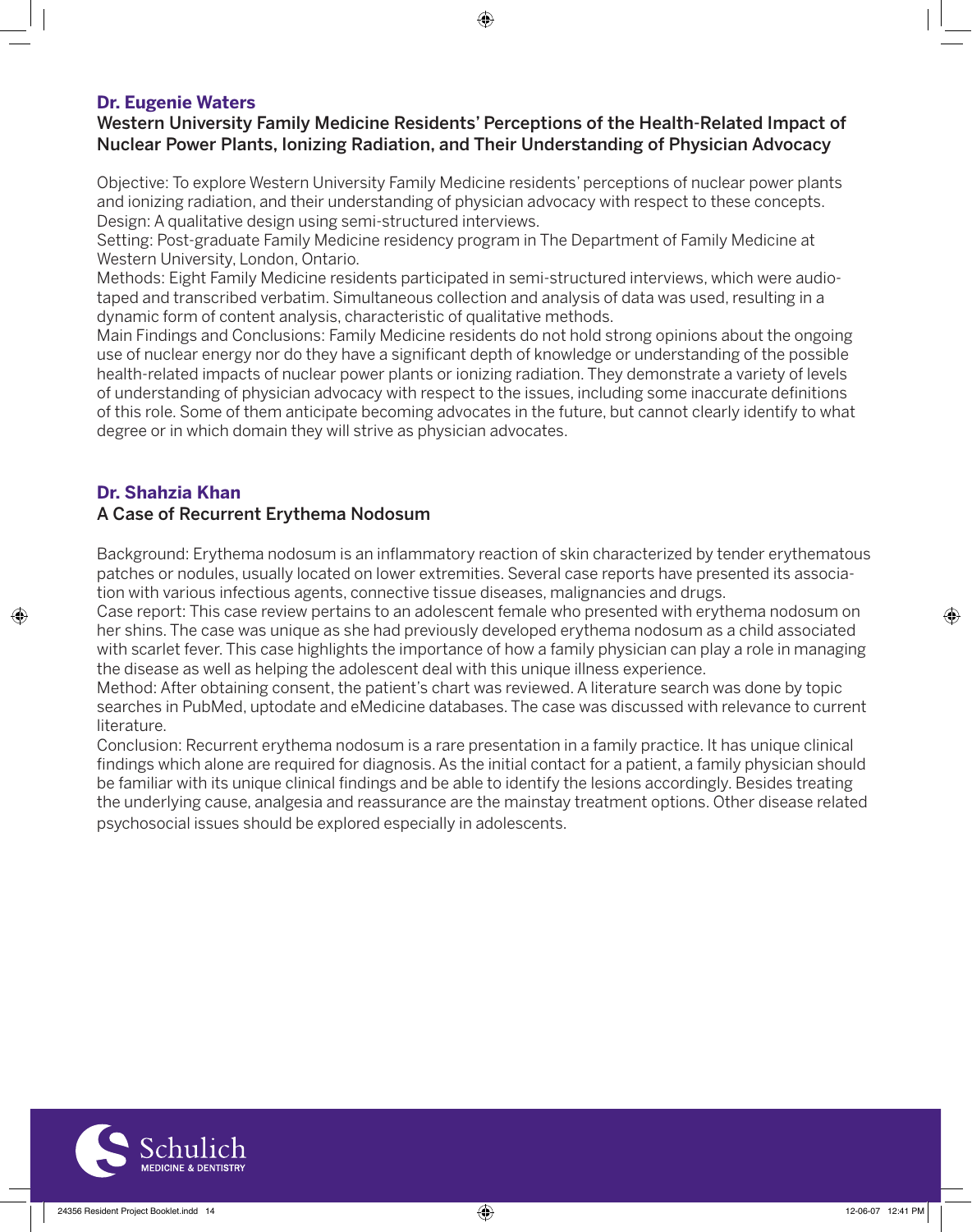#### **Dr. Bikash Chowdhury**

#### Management of Psychosocial Issues at the End of Life

This case report provides an opportunity to review the details of disease progression of a person who has been diagnosed with Glioblastoma Multiformis while also highlighting the importance of the physicianpatient relationship in Patient-Centered Medicine to address all the psychosocial issues during end of life care.

⊕

The case presented as a new onset headache in a middle aged person, and got progressively worse with vomiting which gave clinical suspicion of brain tumor and obliged the clinician to order imaging to rule out that possibility.

The patient received surgical treatment, radiation, chemotherapy and all other supportive treatment modality for his disease condition. Despite all available treatment and support, the gravity of his disease process progressively declined his condition. The patient and his whole family experienced a lot of physical, social, psychological and spiritual stresses throughout his illness which are common in any person prior to their death.

The objective of this case report was to discuss issues at the end of life, to highlight the importance of interdisciplinary teamwork and effective collaboration with other health care professionals during end of life care. From a patient care perspective, this case highlights the health care provider roles for their dying patients as envisioned by a common Philosophy of Palliative care: acceptance of death; whole person care; compassion; communication and teamwork.

#### **Dr. Daria Pylypiak**

⊕

#### Memory Impairment in a Middle-Aged Woman: A Case Study.

Memory impairment is a distressing symptom that is commonly investigated and managed by the family physician. Although the literature focuses on the geriatric population, memory problems can be devastating to younger patients with numerous family and professional responsibilities. A 41-year-old woman presented to her family physician concerned about short-term memory impairment affecting all aspects of her life. Her baseline memory tests showed mild cognitive impairment, but she had an otherwise normal physical exam and investigations to rule out metabolic or structural causes. After numerous encounters, it became clear that the causes of her symptoms were multi-factorial. She had a remote history of Attention Deficit Hyperactivity Disorder and schizotypal personality traits. She also had poor sleeping habits and significant psychosocial stress. A review of the literature showed that all of these conditions are clearly associated with memory impairment and treating them can improve cognitive function. Treatment may be enhanced by frequent follow-up and the aid of allied health professionals to address the broad scope of issues. This is a very relevant case to family medicine since it addresses a complicated yet common diagnostic issue in primary care that was greatly impacted by developing a good doctor-patient relationship. Thorough consideration of the biological, psychological, and social influences on a patient's symptoms is crucial and can greatly improve the quality of care in family medicine.

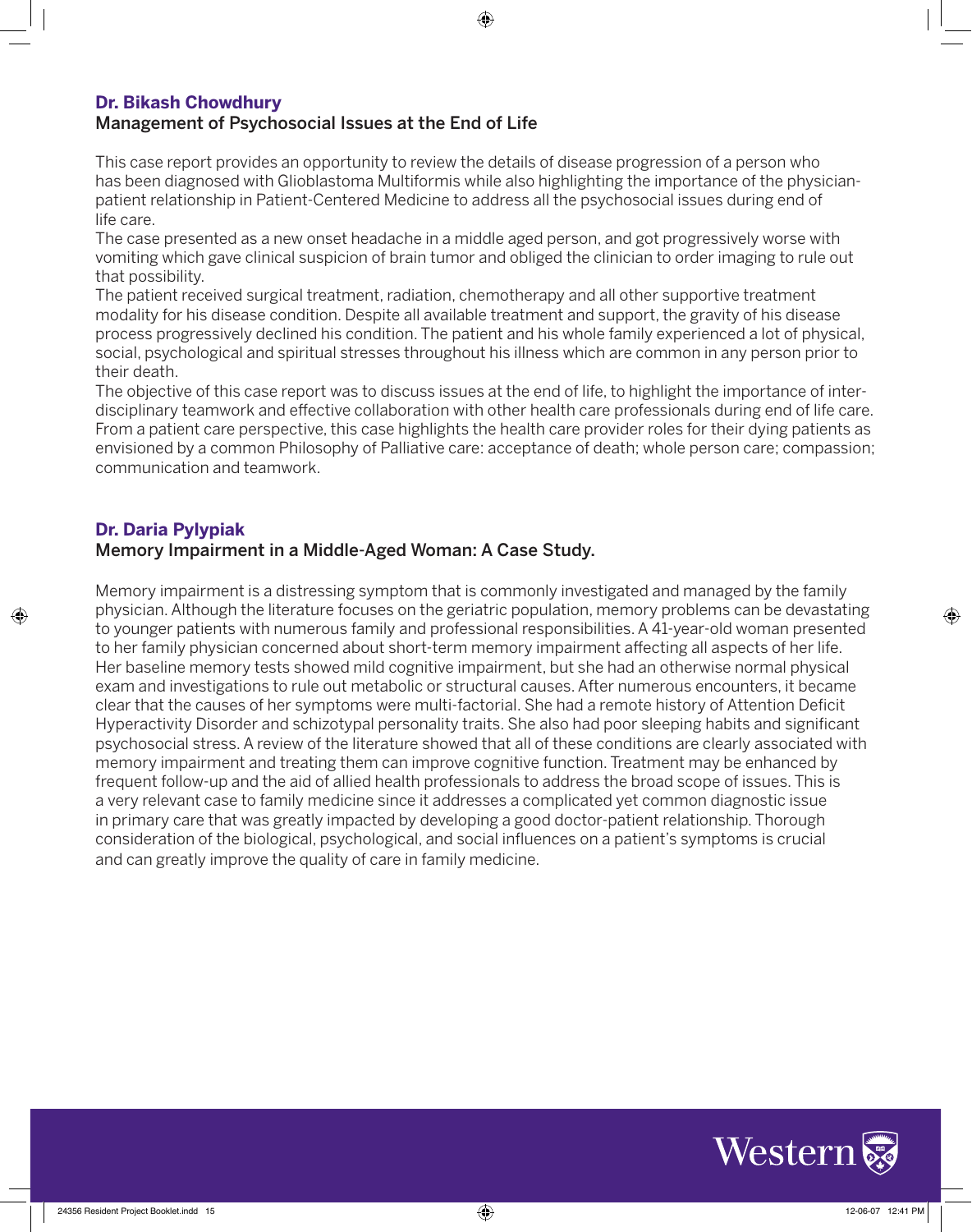#### **Dr. Shabana Rana**  Smoking Cessation Management in Primary Practice

Smoking is a chronic condition that is causing a huge human and financial loss to our society. Nearly half of the long term smokers eventually die as a result of developing various smoking-induced diseases. Treating these patients also drains a significant amount of money from the already constrained Canadian healthcare system. Family practitioners can play a pivotal role in avoiding this loss by proactively treating their smoker patients by employing clinical practice guidelines which stipulate a combination of counseling and pharmacotherapy for managing smoking cessation. Smokers can increase their life expectancy and reduce the risks of further developing smoking attributable diseases by quitting. Medical professionals should embark upon research based initiatives to add more to the emerging body of knowledge of smoking cessation management. With this intention in mind, a clinical case of intervention and successful management of smoking cessation of a middle aged male patient has been presented in this report.

#### **Dr. Tristan Walker** Medicine and Management

⊕

Presently there is little to no Canadian dialogue regarding managerial skills being taught at the undergraduate or postgraduate levels of medical education, and a dearth of publications on the issue. I argue in this essay that this represents a significant failing of the Canadian Medical Training system and in particular a failing of the Family Medicine residency programs. The gap has a larger impact on the graduates from Family Practice because the majority of these doctors will work independent of the hospital and will require these skills for their day to day business. This essay explores the problem with the lack of managerial skills training, how these skills are congruent with the defined CanMEDs competencies and why it is important to correct this discrepancy within the education system. Taking the CanMEDs roles seriously means that Family Medicine needs to address the gap in teaching managerial skills at either the undergraduate or residency levels for their graduates to be fully proficient and capable of succeeding outside of the institutional training system.

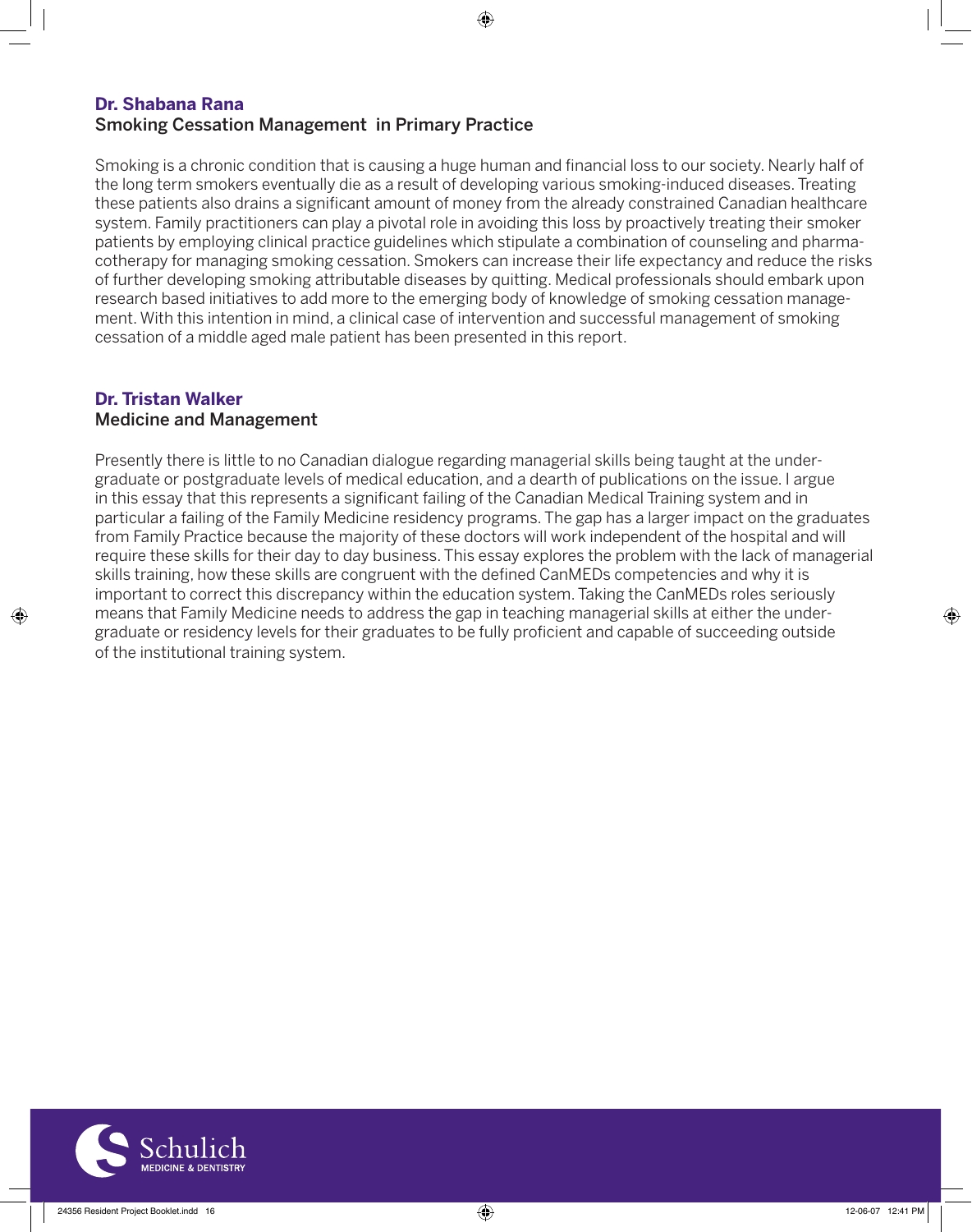# **Section D: Oral Presentations, W112, Huron University College (PGY3 Enhanced Skills Program Presentations)**

| <b>Time</b>  | <b>Presenter</b>                                                                                                   | Presentation                                                                               |
|--------------|--------------------------------------------------------------------------------------------------------------------|--------------------------------------------------------------------------------------------|
| 8:00a.m.     | Registration, Poster Displays, Coffee, Refreshments, Light<br>Breakfast - Kingsmill Room, Huron University College |                                                                                            |
| 8:45 a.m.    | Dr. Eric Wong                                                                                                      | Opening Remarks,<br>Kingsmill Room                                                         |
| $9:00$ a.m.  | Dr. Ravjit Ahluwalia                                                                                               | Confidence of Family Medicine<br>Residents in the Diagnosis &<br>Management of Concussion  |
| 9:15 a.m.    | Dr. Leah Mawhinney                                                                                                 | International Women's Health<br>Elective: Howard Hospital,<br>Zimbabwe                     |
| 9:30 a.m.    | Dr. Melissa Brockerville                                                                                           | Case Report: Bronchospasm<br>During Procedural Sedation for<br><b>Chest Tube Insertion</b> |
| 9:45 a.m.    | Dr. Mervat Bakeer                                                                                                  | Lymphatic Filariasis                                                                       |
| 10:00 a.m.   | Poster Displays, Coffee, Refreshments - Kingsmill Room,<br><b>Huron University College</b>                         |                                                                                            |
| 11:00 a.m.   | Dr. Divya Garg                                                                                                     | Triple C Curriculum: Compe-<br>tency based assessment                                      |
| $11:15$ a.m. | Dr. Vishal Bhella                                                                                                  | Resident Duty Hours: Some<br>Considerations                                                |
| 11:30 a.m.   | Dr. Roderick Cheung                                                                                                | Malignant Hyperthermia                                                                     |
| 11:45 a.m.   | Dr. Stephanie Cairns                                                                                               | Advanced Maternal Age and<br>Fertility                                                     |
| 12:00 p.m.   | Dr. Eric Wong                                                                                                      | Closing Remarks,<br>Kingsmill Room                                                         |
| 12:15 p.m.   | Evaluations                                                                                                        |                                                                                            |



 $\bigoplus$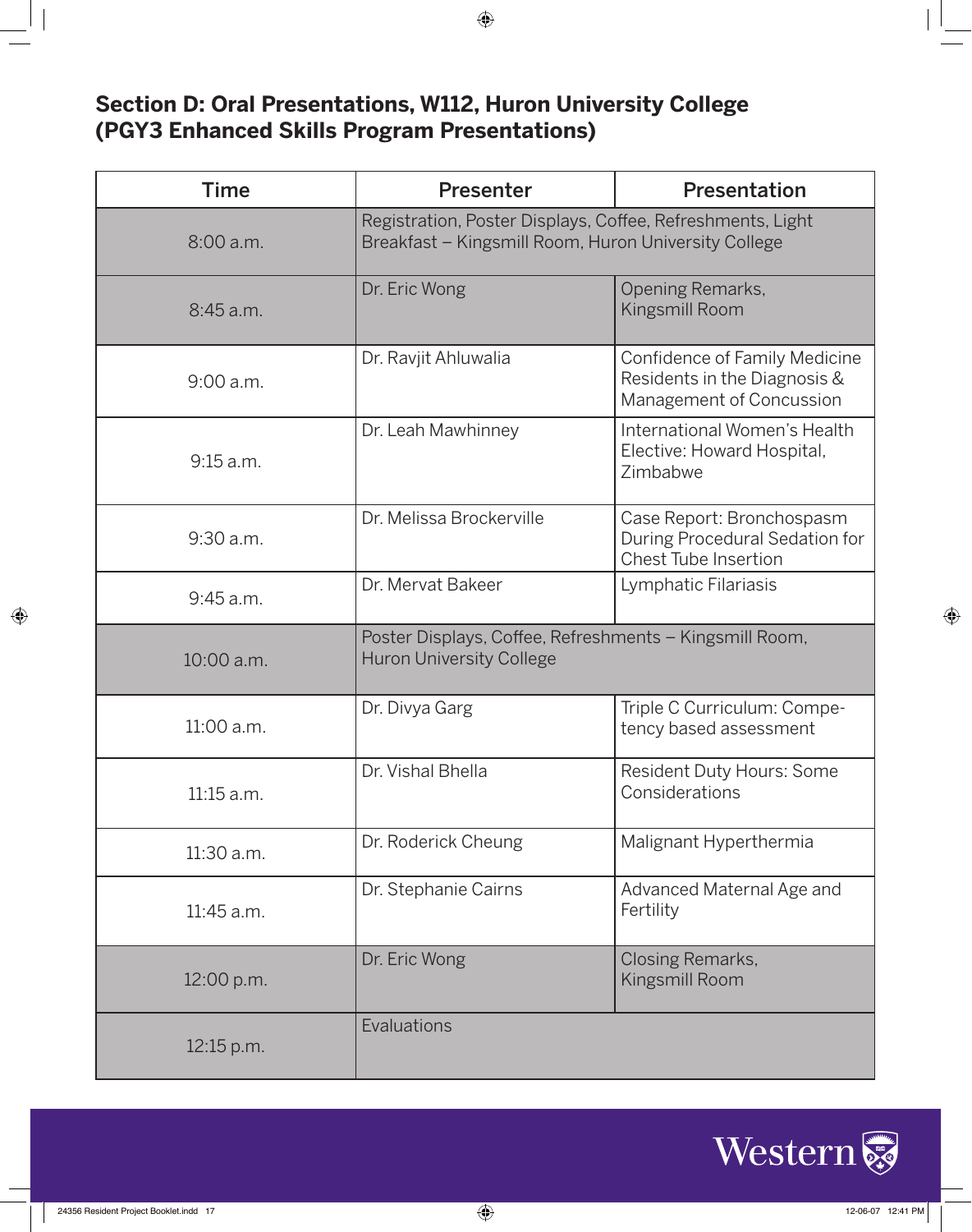#### **Dr. Ravjit Ahluwalia**

#### Confidence of Family Medicine Residents in the Diagnosis & Management of Concussion

The objective of this study was to determine the confidence of Western University primary care residents in all aspects of concussion diagnosis and management.

⊕

An online survey, consisting of 12 statements related to concussion, was completed by both PGY1 and PGY2 Family Medicine residents at Schulich Medical School at Western University. For each statement, participants rated on a scale from 0-4 their personal confidence in regards to their knowledge of issues surrounding the statement ( $0 = \text{very low confidence}, 4 = \text{Highly confident}$ )

Overall, data was gathered from 55 residents who had filled out the online survey. The majority of residents had not completed a rotation in sports medicine (70%) at this point in their training, but felt somewhat to highly confident in definitively diagnosing a concussion clinically (67%). The vast majority of the group (56%) had very low to somewhat low confidence in using a clinical assessment tool such as the SCAT2 (Sport Concussion Assessment Tool) to evaluate a patient. Close to half (44%) felt somewhat to less confident in making a "return to play" decision for sport participants with simple concussions. In conclusion, high profile sporting events have brought the issue of concussions to the mainstream media. Future research should be conducted to help implement educational needs for family medicine residents on the use of clinical tools, such as the SCAT2, to help build confidence in diagnosing and managing such problems in the near future.

### **Dr. Leah Mawhinney**

#### International Women's Health Elective: Howard Hospital, Zimbabwe

Motivation for International Training: International training provides unique learning experiences and cultural enrichment that can be applied to practice in both global and Canadian healthcare settings. My motivation to train internationally was to gain practical experience in a resource poor setting, to expand my understanding of healthcare resource inequities, to advance my obstetrical experience, and to broaden my cultural sensitivity and awareness. I also sought the opportunity as a step toward becoming an advocate for the health of women and children internationally.

Objectives of the Presentation: In this presentation I would like to share my experiences providing healthcare in rural Zimbabwe, and to show what life is like in their local village and healthcare environment. International Clinical Experience: I spent two months at Howard Hospital, a rural mission hospital in the Mashonaland Central province of Zimbabwe. Some of the procedures I performed include vaginal breech deliveries, vacuum assisted deliveries, obstetrical ultrasound, neonatal resuscitation, pre-term infant care, cervical cancer screening, and general family medicine procedures.

Conclusions: Through this international training opportunity, I learned unique procedural skills and have gained a deeper understanding of health inequity, in a setting where I was challenged daily by ethical and cultural differences. This experience will enhance my practice of medicine in Canada and my pursuit of global health involvement. I hope my participation in this international elective translates into future opportunities for medical trainees at Western University, as a way to promote the development of globally responsible Canadian healthcare professionals.

#### **Dr. Melissa Brockerville**  Case Report: Bronchospasm During Procedural Sedation for Chest Tube Insertion

A case of severe bronchospasm in a 58-year-old male during procedural sedation for chest tube insertion will be reviewed. The patient's history was significant for a ruptured bulla causing a pneumothorax. A chest tube was placed in the ER; however the patient's pneumothorax re-developed and was complicated by severe subcutaneous emphysema. An attempt to re-position the chest tube was unsuccessful and the



⊕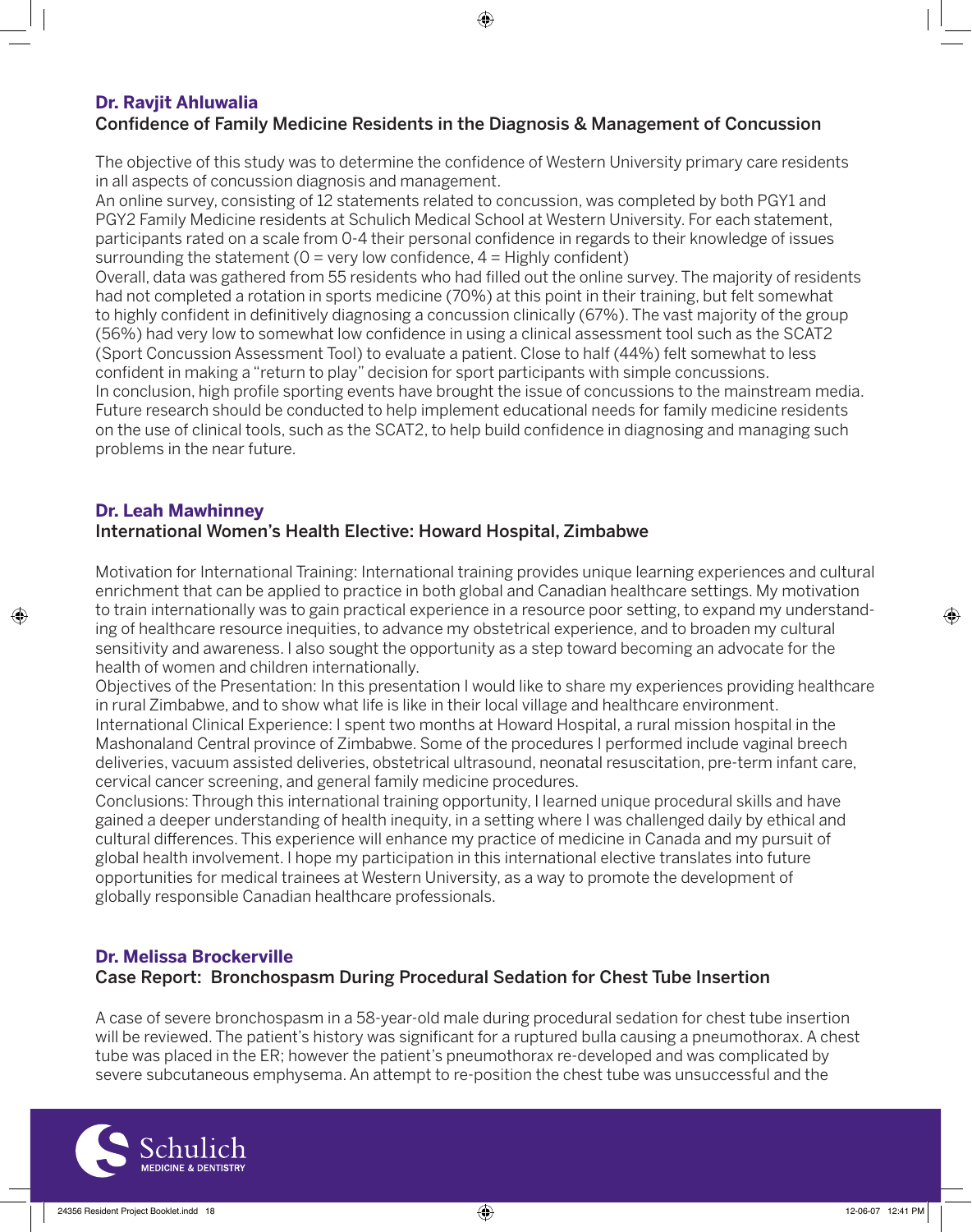patient required procedural sedation for re-insertion of a new chest tube. The patient had not been diagnosed with COPD; however emphysematous disease on the CT scan and a prolonged smoking history would support the diagnosis. He was concurrently being treated for a presumed COPD exacerbation with Prednisone, Ventolin and Atrovent. During procedural sedation, the patient was sedated with Midazolam and Ketamine. Immediately, after insertion of the chest tube, the patient developed bronchospasm and hypoxia with saturations dropping to 60%. He was treated with nebulized Ventolin, Atrovent and Epinephrine. He subsequently developed hypertension, tachycardia and ST depression on an ECG requiring treatment with Nitroglycerin. The patient stabilized and was eventually re-admitted to the ICU. A literature review was conducted in PubMed to determine if similar cases had been documented. The following search terms in PubMed were used - chest tube and bronchospasm, chest tube complications and bronchospasm, chest tube complications and COPD/chronic obstructive pulmonary disease, bronchospasm and procedural sedation/neurolept/neuroleptic/neuroleptic anesthesia/monitored anesthesia care. Current evidence based management strategies for bronchospasm during anesthesia will also be reviewed.

#### **Dr. Mervat Bakeer**

⊕

#### Lymphatic Filariasis: Multidisciplinary approach

Background: Filariasis is the most common cause of lymphedema worldwide. It is caused by roundworms that inhabit the lymphatics and subcutaneous tissues of those affected. It is endemic in certain parts of Asia, Africa and Latin America with two thirds of the cases found in Asia. Filariasis is a major cause of disfigurement and disability in endemic areas which leads to significant economic and psychosocial impact. Lymphedema is a common late sequel of filarial infection.

Clinical case: Mr. K. was a 45-year-old new immigrant to Canada and had been diagnosed with filariasis in his 30s after repeated episodes of fever, chills and transient left leg swelling. He presented to our clinic with massive left leg swelling, huge abdominal pannus, recurrent cellulitis and severe functional impairment which lead to depression and isolation. Our team alongside other services were involved to manage Mr. K's condition including wound care, infectious disease, plastic surgery, physical medicine and rehabilitation, lymphedema therapist and pedorthist services. Goals of treatment included complete decongestive therapy, prevention of cellulites and skin breakdown, surgical removal of abdominal pannus, recovery of the ability to use the affected limb and psychological support.

Conclusion: With collaborative multidisciplinary team work, Mr. K was successfully managed. Left leg swelling decreased to less than half, he was able to walk again without aid and carry out his activity of daily living independently which positively impacted his mental health and quality of life.

#### **Dr. Divya Garg** Triple C Curriculum: Competency Based Assessment

Triple C Curriculum is a competency based curriculum with three central tenets – comprehensive, focussed on continuity in education and patient care and centred in Family Medicine. The goal is to ensure that residents are developing competencies and being assessed on competencies important for the practice of Family Medicine. The implementation of this curriculum has raised multiple questions around assessment. The focus on assessment in this curriculum would be formative feedback leading to summative feedback and guided self assessment. This session will provide an overview of the Triple C Curriculum and its implementation.

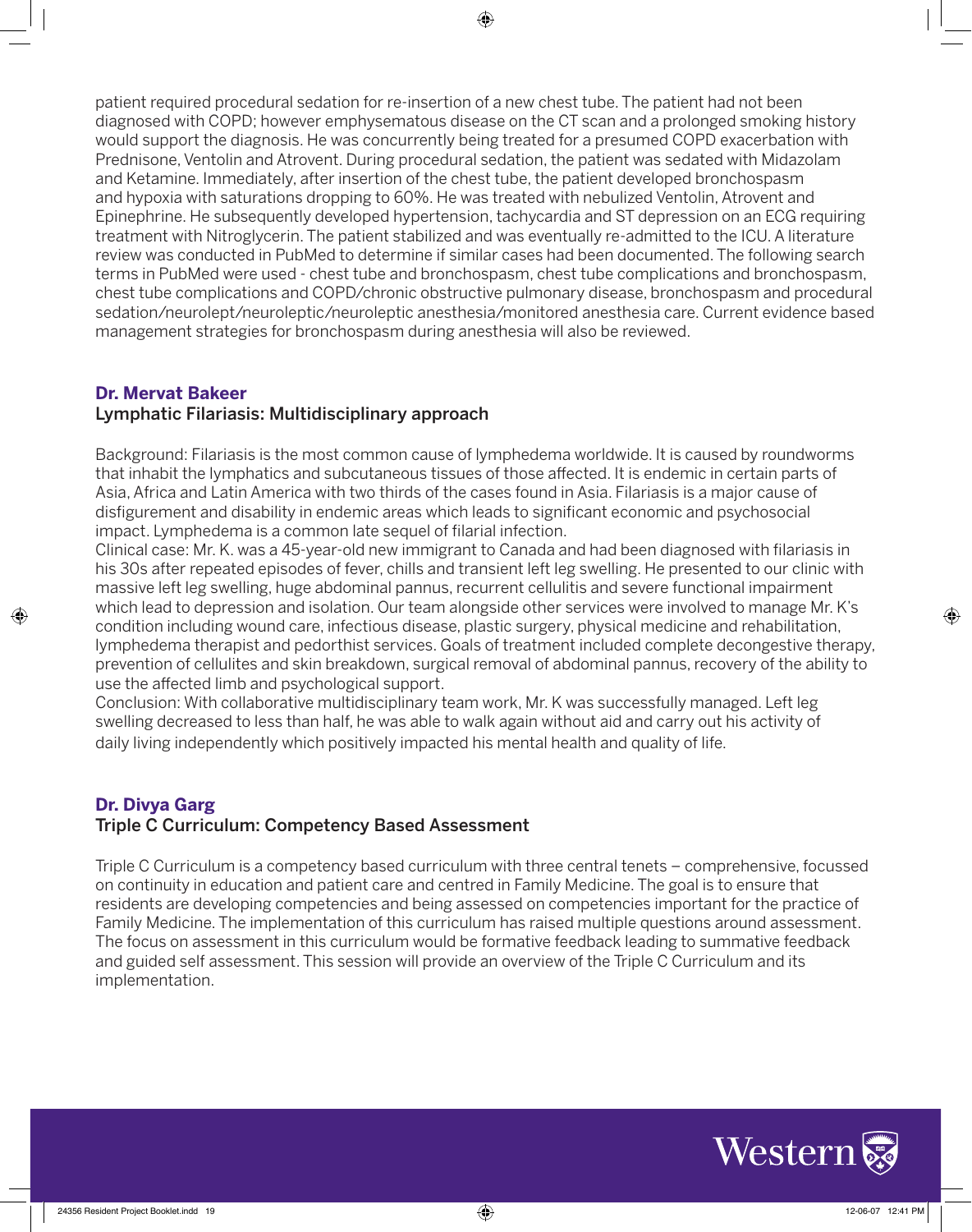# **Dr. Vishal Bhella**

Resident Duty Hours: Some Considerations

Resident duty hours has returned to the forefront of attention following a ruling in Quebec indicating that the traditional model of 24 hours of consecutive on call duty is a violation of the Canadian Charter of Rights and Freedoms. This has led to the implementation of a 16 hour duty maximum for all residents in Quebec. The purpose of this session will be to briefly review some of the evidence surrounding work hours, including concerns of safety, well-being and to briefly discuss implications of hours and sleep deprivation on the learning process.

⊕

#### **Dr. Roderick Cheung** Malignant Hyperthermia

The incidence of acute malignant hyperthermia in the general population is estimated to be around 1 in 30,000 administered anesthetics. This occurs in all ethnic groups over every part of the world. The incidence is likely underestimated as a result of unrecognized, mild, or atypical reactions. Therefore, anyone who administers anesthetics needs to know the triggering agents, clinical features, differential diagnosis, and management of malignant hyperthermia. This project systematically went through all key research papers concerning the different important aspects of malignant hyperthermia. Medline is used to retrieve the relevant articles. The findings were then presented in a way that will be clinically useful to anaesthetists.

#### **Dr. Stephanie Cairns**

⊕

#### Advanced Maternal Age and Fertility

An increase in the number of women delaying pregnancy is an ongoing trend noted in the past few decades. The reason for this delay is complex and includes a desire for advanced education as well as financial and relationship stability.

The goal for this project was to examine the consequences of delaying childbearing on the ability to conceive and in addition, to understand artificial reproductive technologies as an aid, the risks of pregnancy in the older gravida, and finally, the increased risks for poor outcomes to both mother and child.

A literature search was completed online using PubMed, The Cochrane Library and the SOGC website using the following key words: advanced maternal age, ovarian aging, delayed childbearing, advanced age and fertility. Results were restricted to English. Resources used include literature reviews, clinical practice guidelines, randomized control/clinical trials, and observational studies.

With advancing maternal age there is a decrease in fertility and increased risks to both mother and child. Such risks include maternal co-morbidities, spontaneous miscarriage, ectopic pregnancies, gestational diabetes, preeclampsia, and intrapartum surgical interventions. Risks to child include stillbirth, prematurity, chromosomal abnormalities, being small for gestational age and neonatal death.

Results of findings may be of benefit to both primary care givers and specialists in helping educate women at an earlier age of the potential risks involved in delaying childbearing and help guide decision making on when to conceive. Hopefully we may also help lay to rest the erroneous belief that artificial reproductive technologies fully compensate for the loss of fertility in the aging female.

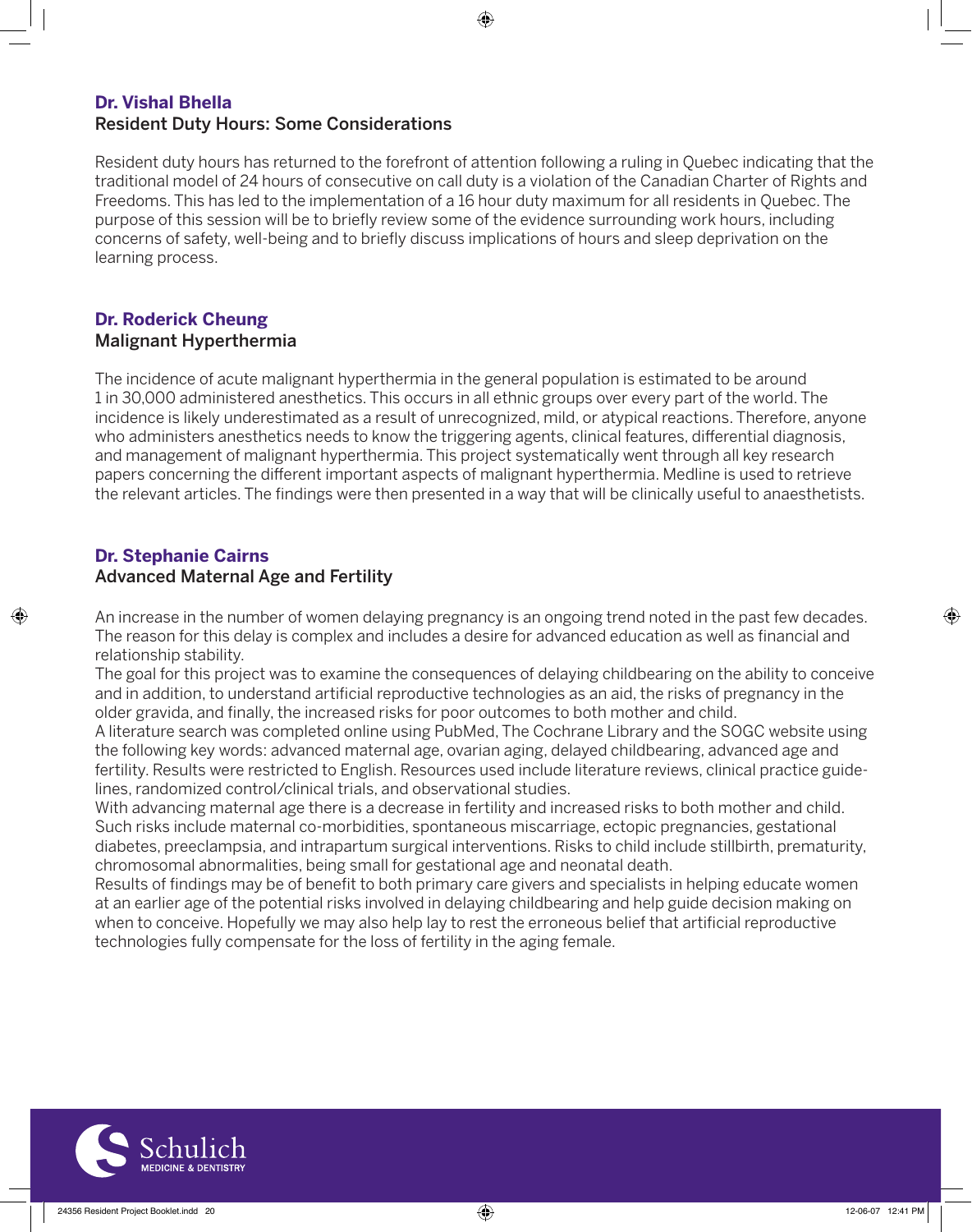# **Section E: Poster Presentations, Kingsmill Room, Huron University College**

| <b>Presenter</b>       | <b>Poster Display</b>                                                                                          |
|------------------------|----------------------------------------------------------------------------------------------------------------|
| Dr. Amardeep Bali      | Spinal Epidural Metastasis                                                                                     |
| Dr. Sheri Bergeron     | Efficacy and Safety of the Use of Ketamine for<br>Management of Cancer Related Pain                            |
| Dr. Ngoc Binh Van      | Roles of exercise in managing a patient with depression                                                        |
| Dr. Anthony Chen       | A Practical Guide to the Management of Eczema/Atopic<br>Dermatitis                                             |
| Dr. Emily Fraser       | Cervical Cancer and HPV: A Patient Handout                                                                     |
| Dr. Steven Lipari      | Clinical Audit of Patient Attainment of Key Chronic<br>Disease Management Metrics                              |
| Dr. Dawid Martyniak    | Probiotics and Prebiotics for Children: A Guide for<br>Parents and Caregivers                                  |
| Dr. Laura Musat        | Improving a Patient's Quality of Life with Shoulder Joint<br>Injections                                        |
| Dr. Bart Mysliwiec     | The Periodic Health<br>Examination: What Does the Evidence Tell Us?                                            |
| Dr. Sukhjeen Nandra    | Informed consent for insertion of labour epidurals                                                             |
| Dr. Kehinde Olorunsola | Social Determinants of Health and its Impact on the<br>Management of Type-1 Diabetes Mellitus                  |
| Dr. Fatemeh Sargolzaei | Bone Mineral Density Screening for Osteoporosis in Male<br>Patients Sixty-Six Years and Older                  |
| Dr. Rita Shamoon       | Are Probiotics Effective for Alleviating the Symptoms of<br>Irritable Bowel Syndrome?                          |
| Dr. Maria Tambakis     | Palliative Care Management of Recurrent Glioblastoma in<br>a Young Patient: A Case Study and Literature Review |



 $\bigoplus$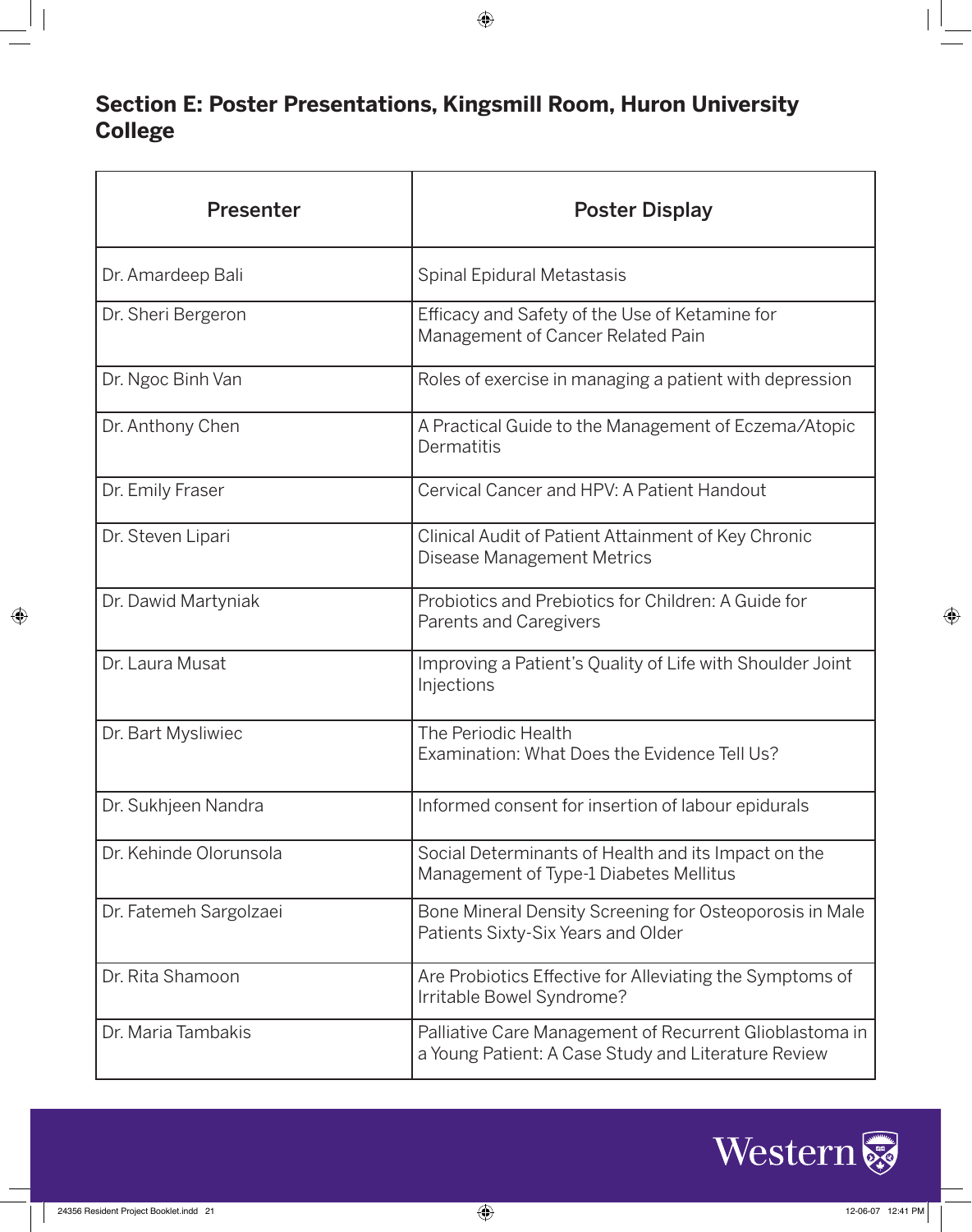#### **Dr. Amardeep Bali** Spinal Epidural Metastasis

The objective of this project was to see if a patient's chronic medical condition prevented the timely diagnosis of a critical new illness and its prognosis. The case being studied is that of a patient with a chronic pain disorder resulting from chronic back pain and fibromyalgia, who was diagnosed with spinal epidural metastasis only after presenting with neurological symptoms, despite worsening pain. The methods included a chart review and literature search. The key message is that as family physicians we see patients for their chronic conditions on a regular basis and it is important to make sure these chronic conditions do not mask new and serious diagnoses.

⊕

#### **Dr. Sheri Bergeron** Efficacy and Safety of the Use of Ketamine for Management of Cancer Related Pain

Family physicians are guided in the management of cancer related pain through the use of the World Health Organization's pain ladder. It is estimated that 12 percent of those with cancer related pain will continue to have significant pain despite maximal treatment according to the pain ladder. The purpose of this descriptive review is to evaluate the efficacy and safety of the use of ketamine, in addition to opioids, in the treatment of cancer pain. A literature search was completed using PubMed, Embase, Medline and Cinahl to obtain articles regarding use of oral, subcutaneous, and intravenous ketamine in the treatment of cancer related pain in adults using the following search terms: "ketamine", "burst ketamine", "daily ketamine", "palliative", "cancer", and "pain". Eighteen articles fulfilled the inclusion criteria of being either a case series, prospective, retrospective or randomized control trial study type; studied in adults with neuropathic or somatic cancer pain; had a detailed protocol of continuous or burst ketamine use administered via oral, intravenous or subcutaneous routes and the primary outcome of the study was pain reduction as measured by either a visual or verbal scale. Of these 18 articles found, 14 evaluated continuous ketamine use and four evaluated "burst" ketamine use. Twelve of the 14 articles examining continuous ketamine use supported its use for those with significant pain despite escalating doses of opioids as per WHO step 3 guidelines and all four articles supported the use of ketamine for burst methods. The side effects of ketamine included hallucinations, dissociative feelings, drowsiness, nausea, and excessive salivation. Overall, for family physicians managing cancer related pain that is resistant to treatment options as per the WHO pain ladder, a trial of subanesthetic doses of ketamine should be considered in the management of their pain.

#### **Dr. Ngoc Binh Van** Role of Exercise in Managing a Patient with Depression

Objective: The goal of this project was to educate patients, especially those with depression, about the health benefits of exercising. Depressed people can lack motivation to be physically active, which can result in lowering their mood further. A presentation aimed at promoting an active life style that would help alleviate depressed mood as well as obesity and many other health issues was created. Method: A power point presentation, providing information related to depression and exercise, was developed and will be displayed using a 32" television monitor placed in a visible location of the waiting room in a family medical center. A background literature search with keywords: "exercise" and "depression" was performed using PubMed, Cochrane, CINAHL and PsycINFO to develop the presentation. Results pertaining to the role of exercise in relieving depression were included. Information was also obtained from other reputable resources including: Canadian Society for Exercise Physiology, American College of Sports Medicine and its initiative program, Exercise is Medicine. Exercise is Medicine is a program aiming to make exercise a standard part of global disease prevention and treatment. Guidelines and tips on how to start exercising were included in the presentation.



⊕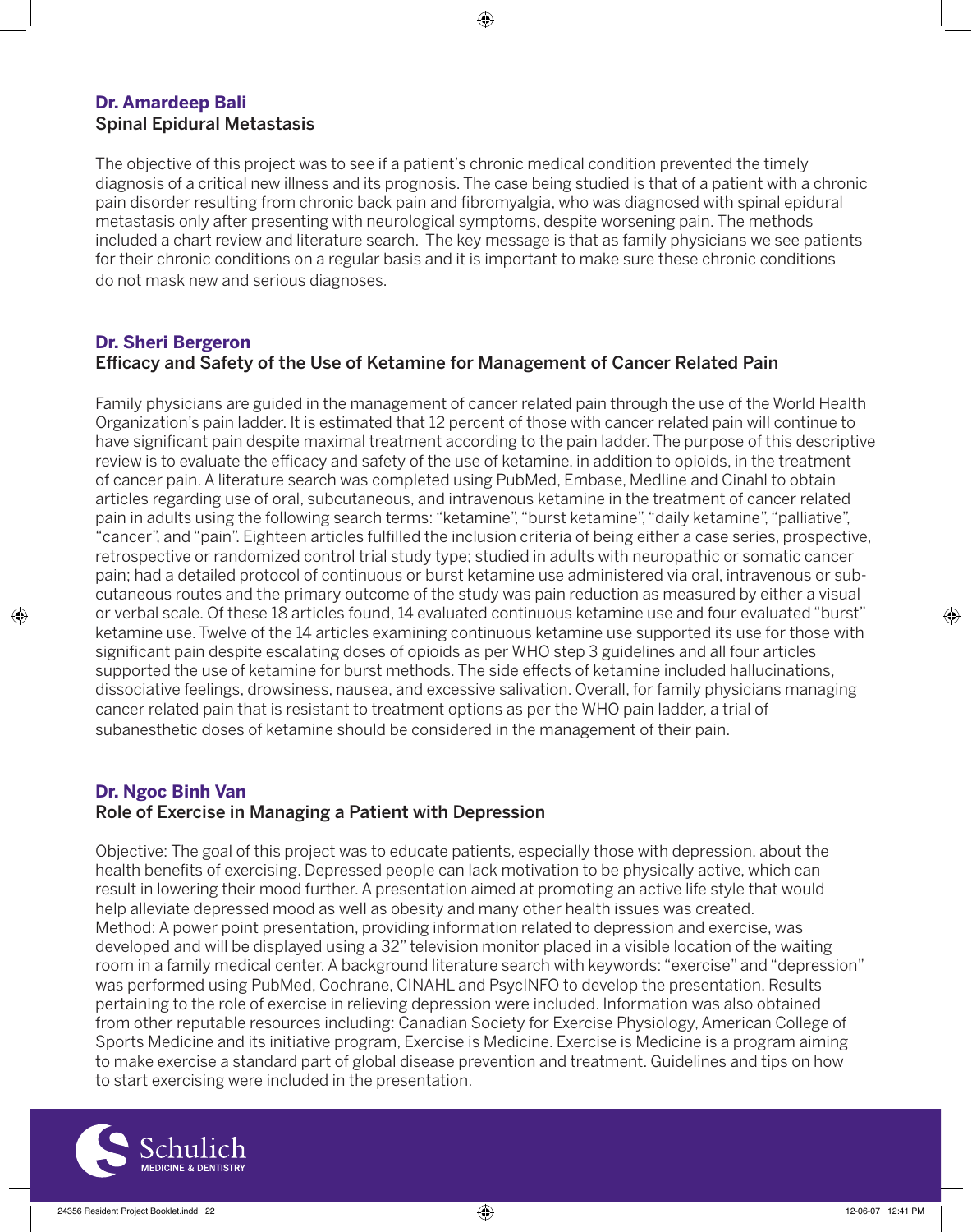Conclusion: Depression has an enormous public health burden. It is strongly associated with a low level of activity. It is hoped that this presentation promotes an active life style and provides alleviation of depression. Evidence supports that exercise is as effective as medication therapy in relieving depression symptoms.

#### **Dr. Anthony Chen** A Practical Guide to the Management of Eczema/Atopic Dermatitis

Eczema/atopic dermatitis is a chronic and relapsing inflammatory condition of the skin commonly encountered in Family Medicine. There is significant physical and psychological morbidity associated with the disease, affecting not only the patient, but also their family as a whole. At a particular family medical centre located in London, Ontario, there is currently a lack of resources on eczema for patients. The goal of this project is to create a comprehensive brochure that promotes understanding of the disease and provides practical management guidance for patients and their caregivers. Specifically, the brochure will: 1) present some background information about eczema, including pathophysiology, epidemiology, signs, and symptoms in an easy-to-understand format with diagrams/illustrations; 2) outline general principles of management, including lifestyle modifications, and maintenance versus flare-up treatments; and 3) provide practical management guidance for the patient to incorporate into their daily routine. Key references for the project included the eczema education series published by the Eczema Society of Canada, eczema information brochure by the Canadian Dermatology Association, articles from Skin Therapy Letter published by the Skin Care Guide Network, and practical advice and counselling dictums that I learned from various dermatology electives. My eczema education brochure will serve as a useful tool to increase public awareness, facilitate office counselling, and empower patient self-care, thereby improving delivery and quality of care in Family Medicine.

#### **Dr. Emily Fraser** Cervical Cancer and HPV: A Patient Handout

The importance of preventative screening for cervical cancer has been well documented in various studies. The prevalence of Pap smear screening among Canadian women is affected by a variety of factors. Barriers to screening include: lower education levels, low compliance and a lack of regular physician contact. For all of these reasons, educating the individual patient on the importance of regular Pap smears may improve the screening rates. The goal of this educational handout is to provide female patients with a take-home resource on preventative gynecological health. Through providing a summary on Pap smears and HPV infections, the hope is that more women will feel comfortable going for cervical cancer screening. The method for creating this project included a PubMed literature search to collect various articles. The brochure was designed for patients to provide a comprehensive and clear summary, which is simple to navigate through. The time available in the family doctor's office to discuss the details of screening modalities such as Pap smears, or vaccinations such as HPV is often limited. As well, many women are not seeing their physician on a regular basis or may not have a family doctor. Regardless of the barrier preventing many women from having Pap smears, increasing awareness and understanding would likely improve compliance and acceptance of this screening modality. It is my hope, that this pamphlet can educate, remind and inspire women to see a health care professional to discuss their gynecological health.



⊕

⊕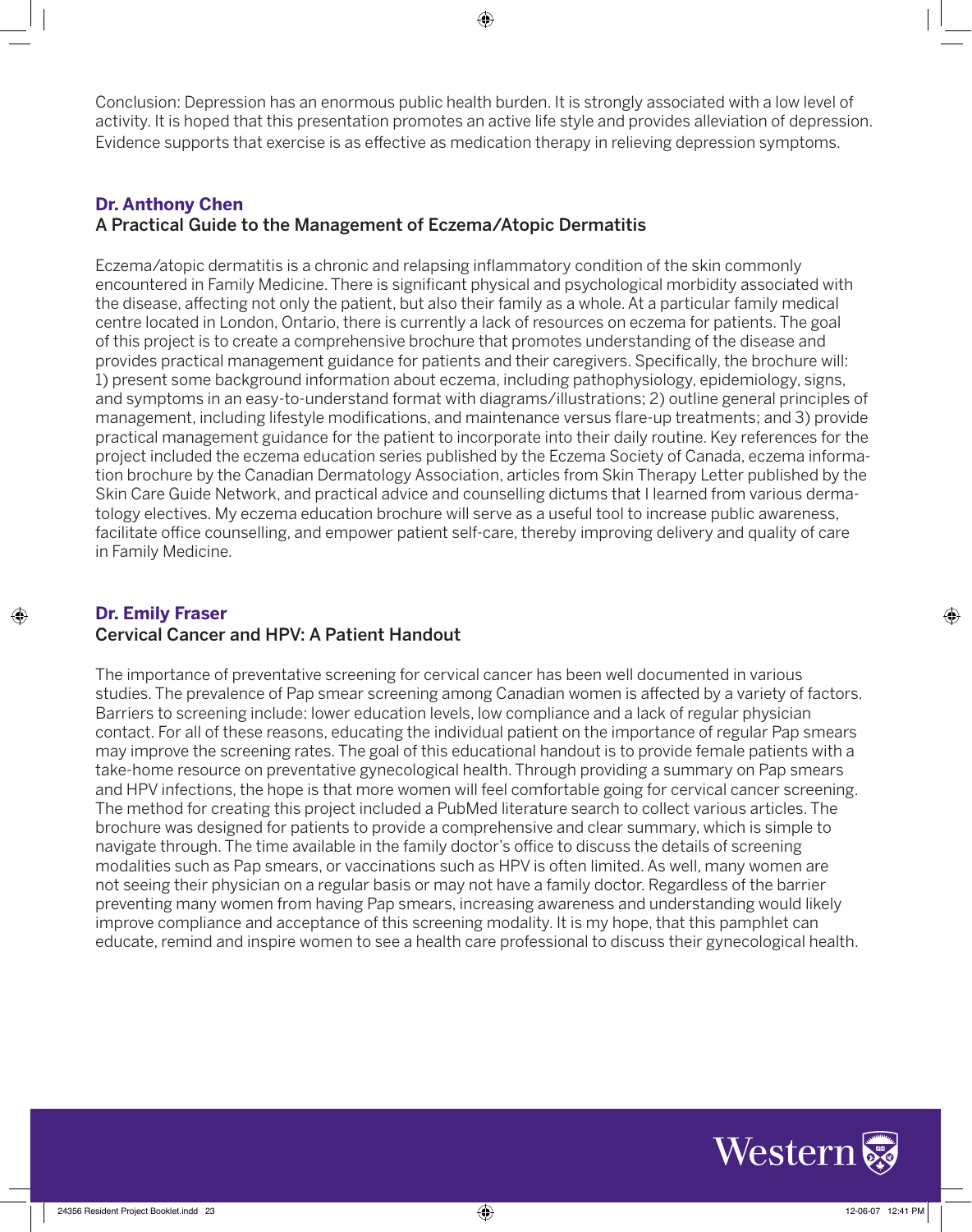#### **Dr. Steven Lipari** Clinical Audit of Patient Attainment of Key Chronic Disease Management Metrics

Prevention and management of chronic diseases seen often in family practice rely on regular measurement and attainment of optimal values of specific metrics, including blood pressure, hemoglobin a1c (Ha1c), and low-density lipoprotein cholesterol (LDL-C). This study sought to quantify the proportion of high to medium cardiovascular risk patients in a family medicine practice whose values for key metrics for heart disease and diabetes mellitus fall within the desired range.

A random sample of 100 patients at a family medicine clinic in the District of Timiskaming, Ontario, Canada was evaluated. The risk for cardiovascular events for each of the patients was calculated using the Framingham risk algorithm. Forty eight patients fell within the intermediate or high risk categories.

Seventy five percent (n=36) of these at-risk patients had achieved target blood pressure values at least 50% of the measured interval. Thirty one percent (n=15) attained LDL-C values within desired range at least half of the measured time period. Eighty percent (n=12) of patients with diabetes recorded Ha1c values within target at least 50% of the measured interval.

The high attainment rate for blood pressure and serum glucose is probably the result of regular, frequent follow up, patient compliance with blood work and adherence to therapeutic interventions. The lower rate achievement for LDL-C may be due to the application of the stringent 2.0 mmol/L target to both intermediate and high-risk patients as well as to poor compliance with anti-lipid treatment. Overall, this audit showed excellent management of cardiovascular risk factor.

#### **Dr. Dawid Martyniak**

⊕

#### Probiotics and Prebiotics for Children: A Guide for Parents and Caregivers

A brochure titled: "Probiotics & Prebiotics for Children: A Guide for Parents and Caregivers" was developed as an evidence based patient education tool for family practice.

Objective: To create an easily readable pamphlet about probiotics and prebiotics for parents and caregivers to be distributed in a family physician's office. The pamphlet must be evidence based and unbiased from commercial interests. It should define what probiotics and prebiotics are, where they are found, explain how they work in our gut, summarize the clinical conditions for which their use has been studied and discuss safety.

Methods: PubMed MESH searches were made using the terms "Probiotics/therapeutic use", "Infant", "Child, preschool", and "Children". As well, the Cochrane library was searched using the term "Probiotics". The probiotic studies that were chosen were the best randomized control trials or Cochrane reviews for pediatric conditions. Guidelines regarding use of probiotics were also sought from World Health Organization, American Academy of Pediatrics and Canadian Pediatric Society.

Results: A colour 8.5 x 14 inch, double-sided, foldable brochure titled "Probiotics & Prebiotics for Children: A Guide for Parents and Caregivers" was created. It summarizes the most relevant medical information about probiotic use in pediatric patients that is legible at a grade level of 9.8.

Conclusions: A brochure was created for parents or caregivers of children regarding probiotics that is evidence based, unbiased, and easily readable. It is a simple and cost-effective patient education tool for family practice.

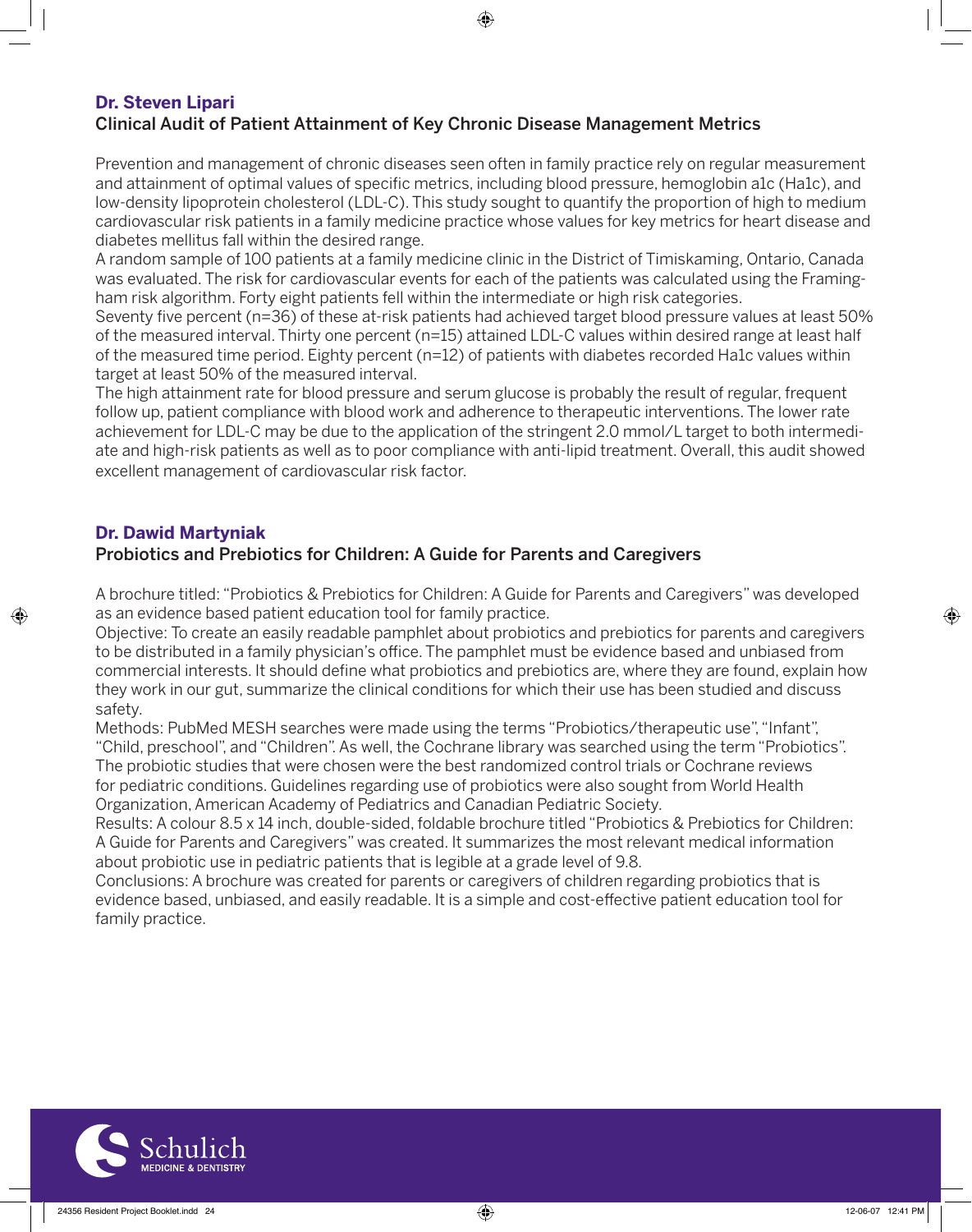#### **Dr. Laura Musat**

#### Improving a Patient's Quality of Life with Shoulder Joint Injections

Shoulder pain is a common complaint encountered in the family practice setting. The rationale for this report was to describe the important role of corticosteroid injections in alleviating a patient's pain and improving his/her quality of life early in the course of presentation.

This case report describes a patient who presented with shoulder pain due to work-related repetitive overhead and lifting activities which gradually worsened over time. His pain was not responsive to conservative measures such as anti-inflammatories, heat or stretching exercises. Corticosteroid injection to his shoulder improved the pain, allowing him to return to his work and complete physiotherapy.

⊕

Corticosteroid injections are procedures that are easy to perform in the primary care office to help improve the functional level of patients suffering from chronic shoulder pain. Even though there is contradictory data from clinical studies and steroid injections might have only short-term effect, some studies show that patients benefit from these injections in many different ways including: improved chronic shoulder pain, reduced inflammation and increased range of motion enabling them to either continue their daily activities or to participate in rehabilitation programs that will help their condition and overall their life in the long-term. It is important for family practitioners to be comfortable and skilled in performing these procedures to reduce waiting time for treatment and improve the overall well-being of patients.

#### **Dr. Kehinde Olorunsola**

⊕

#### Social Determinants of Health and its Impact on the Management of Type-1 Diabetes Mellitus

Type-1 Diabetes Mellitus is the most common endocrine disorder in children, with the incidence now twice as high among children as it was in the 1980s. Yearly, an average of 13,000 new cases are diagnosed. Poorly controlled diabetes results in early complications and poor outcomes for the individuals involved. Multiple factors influence its management. In this case report we look at identifying some of the economic and social conditions that influence the health and wellbeing of these individuals to be able to locate areas of deficiency in the management of the illness; this may in the long-term reduce complications from the disease.

Reported is the case of a recently diagnosed 1-year-old child with a 1-week history of nausea and vomiting, weight loss, polyuria and fatigue. He was diagnosed with Type-1 Diabetes and admitted to hospital with Diabetic Ketoacidosis. He was discharged and sent home after a few days and continued on insulin via a syringe. He continued to follow up mainly with the endocrine clinic and his family doctor.

Diabetes brings about significant changes in the lives of individuals and families. Environmental and physical factors impact on achieving optimal control in the management of this illness. A multidisciplinary approach is required for management of Diabetes type 1. Family doctors should work in close collaboration with the endocrinology team in identifying areas of need for good outcomes of this chronic illness.

#### **Dr. Bart Mysliwiec**

#### The Periodic Health Examination: What Does the Evidence Tell Us?

Background: The periodic health exam (PHE) is an established part of primary care practice in North America. In this evaluative review the evidence behind the commonly performed elements of the PHE such as the history, the physical exam, laboratory tests, and other diagnostic tests will be described. In addition, the arguments for and against providing the preventative services in a discrete visit will be highlighted. Methods: A search of PubMed was conducted. In addition articles were drawn from other evidence-based sources such as uptodate.com and the website of the Canadian College of Family Physicians. Results: Evidence exists for routine screening of patients for tobacco use, alcohol abuse, and depression via history taking. There is currently insufficient evidence to recommend for routine screening for domestic

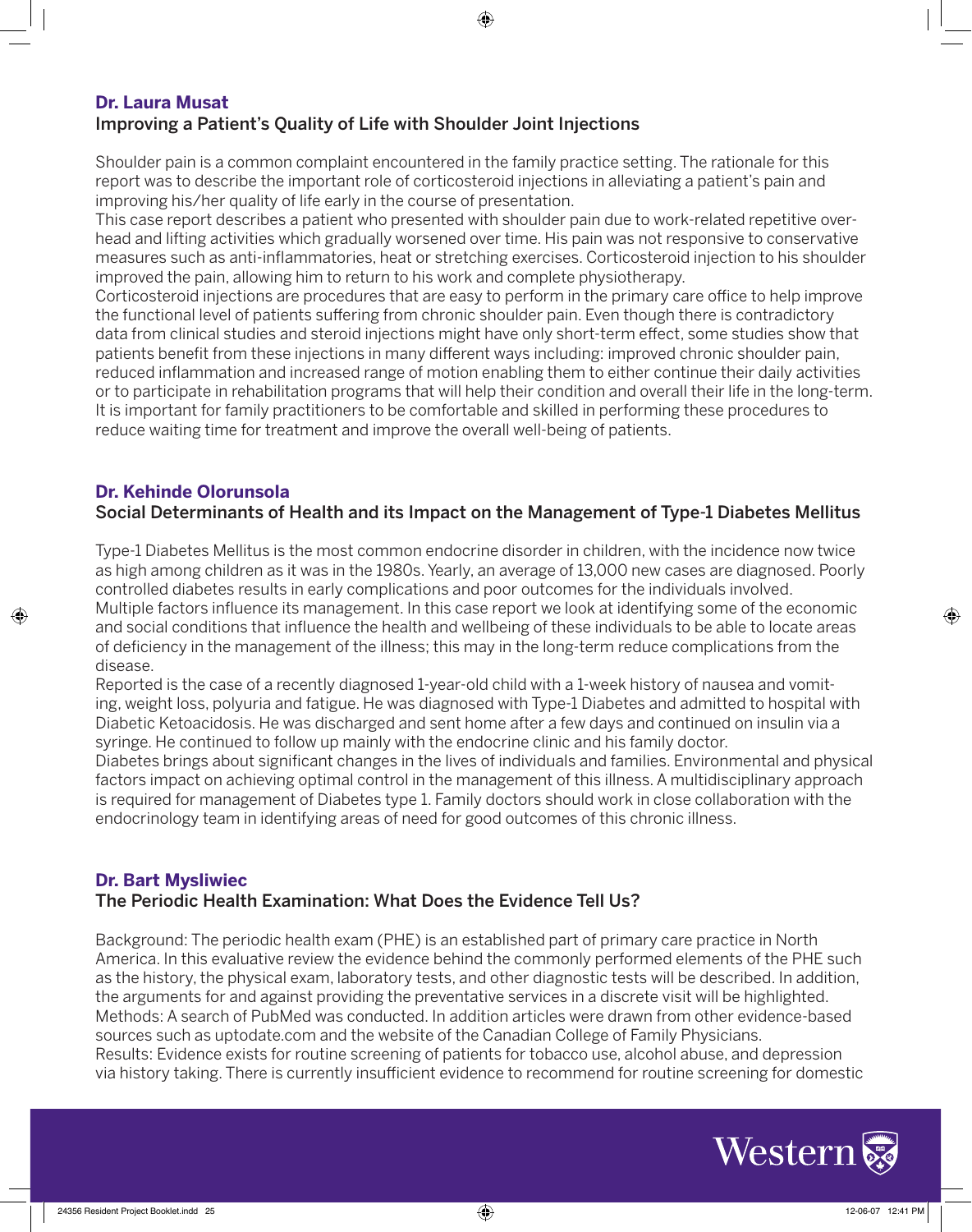♠

abuse and to recommend counseling about safe motor vehicle use. Three physical exam components are routinely recommended: blood pressure measurement every 2 years, weight measurement, and pap smear for sexually active women up to age 65. All other physical exam components including the DRE and the clinical breast exam are not recommended. Routine ordering of blood tests such as the CBC, the electrolytes, and TSH is not recommended. Serum cholesterol screening is highly recommended. Routine measurement of serum glucose is recommended in specific populations. Screening for chlamydia is recommended for sexually active women aged 24 years and younger. Routine HIV screening is controversial. PSA measurement for prostate cancer is likewise controversial and should be discussed with patients. Screening for colon cancer using various diagnostic tests, and mammography for breast cancer screening is highly recommended. One time screening of male smokers aged 65-75 via abdominal ultrasound for abdominal aortic aneurysm is recommended. It is currently unknown whether it is optimal to deliver these preventative services in a single, recurring dedicated visit or whether these services should be incorporated into other visits. Conclusion: Research shows that often what takes place in the daily practice of physicians is not supported by evidence. Physician and patient education is needed to put an end to practices that do not improve outcomes.

#### **Dr. Sukhjeen Nandra**

#### Informed consent for insertion of labour epidurals

Women in active labour commonly request epidurals for analgesia, but it is reasonable to question whether patients experiencing significant amounts of pain are capable of consenting to a procedure with serious potential harms. Selected literature was reviewed to propose that it is possible for these women to provide informed consent. Furthermore, the literature suggests about which risks labouring women want to know. This is helpful to family physicians in addressing questions and concerns about labour analgesia during antenatal visits, as well as to those practicing obstetrics or anesthesia.

#### **Dr. Fatemeh Sargolzaei**

#### Bone Mineral Density Screening for Osteoporosis in Male Patients Sixty-Six Years and Older

Objective: To determine rate of screening with bone mineral density for Osteoporosis among men older than 66 years old.

Design: Chart Audit.

⊕

Setting: The rural family practice in Southwest Middlesex Heath Center (Mount Brydges, ON).

Participants: 100 male patients at a family practice associated with 4 physicians.

Main Outcome Measures: Rate of screening with bone mineral density for Osteoporosis, result of bone mineral density and risk of fracture in 10 years

Result: Of the 100 patients reviewed, 20 had received bone mineral density testing. Rate of screening was 15.8% to 27.3% depending on physician. Within 100 cases a diagnosis of Osteoporosis was not found. Among 20 patients tested with bone mineral density specific results for 3 were not retrievable. Ten- year fracture risk was evaluated for 17 available cases and, 12 (70.6%) were low risk, 3 (17.6%) were moderate risk and 2 (11.8%) were high risk for having fracture in 10 years. Three patients were on treatment (Bisphosphonate) for moderate to high risk of fracture and documentation regarding Vitamin D and calcium was found in the chart of 2 patients in the moderate risk group.

Conclusion: Considering the relatively high percentage of patients with moderate to high fracture risk found in this study as compared with other values in the literature and known morbidity and mortality associated with Osteoporotic fracture in this population, we recommend a higher rate of Bone Mineral Density screening can allow for earlier identification of older men at risk and improve the treatment of Osteoporosis and prevention of fractures.

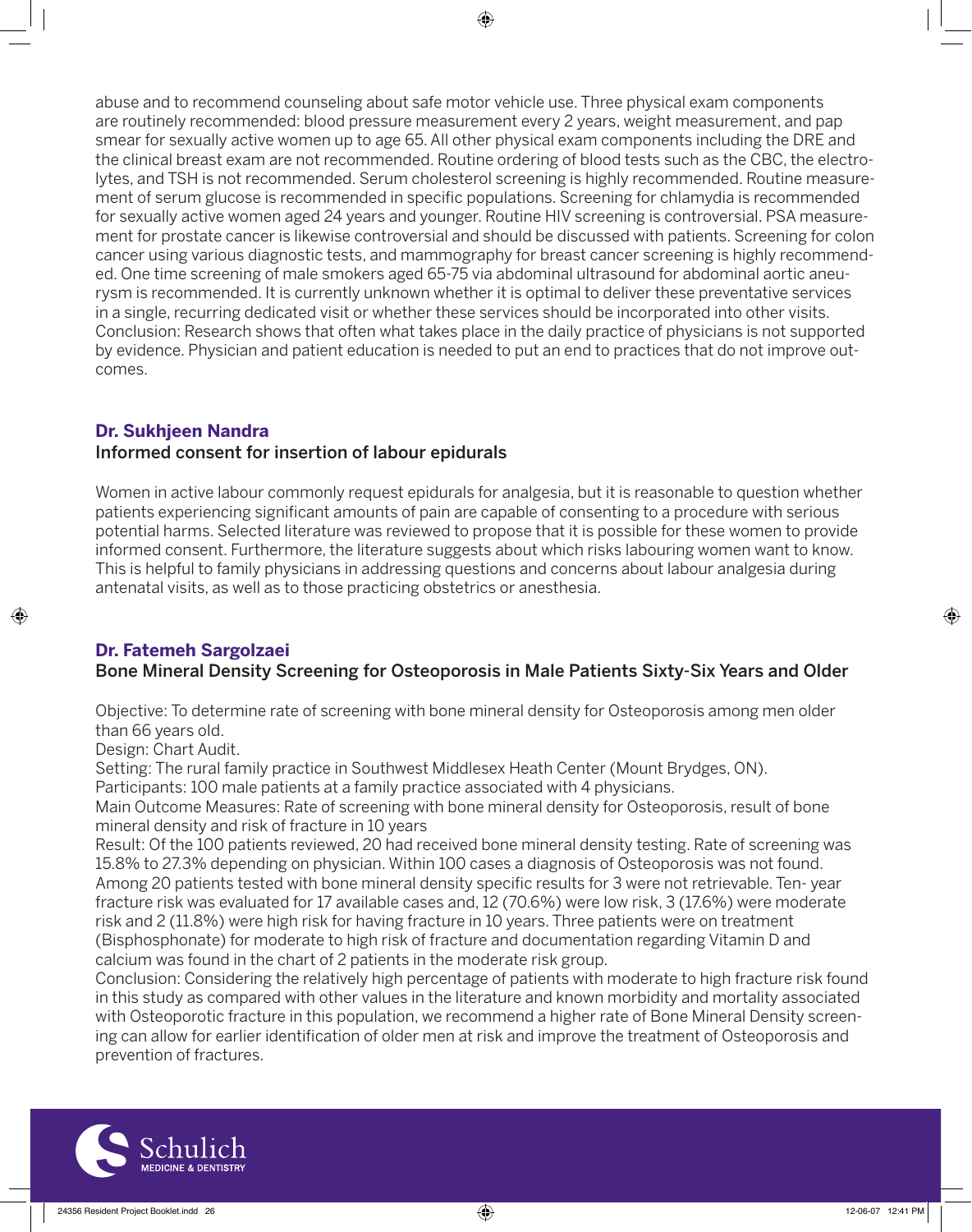#### **Dr. Rita Shamoon** Are Probiotics Effective for Alleviating the Symptoms of Irritable Bowel Syndrome?

The purpose of this evaluative systematic review was to determine the efficacy of oral probiotics for treating the symptoms of irritable bowel syndrome in adults. A search for randomized controlled trials published between January 2000 and December 2011 was conducted. Databases in the search strategy included PubMed and Medline. The search terms were 1) "irritable bowel syndrome" and "probiotics"; 2) "irritable bowel syndrome" and "lactobacillus"; 3) "irritable bowel syndrome" and "bifidobacterium." References of clinical trials were reviewed for further studies to include. A list of 24 articles was compiled and, of these, 12 articles were consistent with the clinical question and met the inclusion criteria. The criteria for inclusion was as follows: randomized placebo-controlled clinical trial, published in English, involving adults at least 18 years of age, diagnosed with IBS via the Manning or Rome criteria, treated by supplementation with a multi-species or multi-strain probiotic containing at least one strain of Lactobacillus or Bifidobacterium. The outcome had to include relief of symptoms of irritable bowel syndrome, such as abdominal distension, flatulence, boborgymi, urgency and abdominal pain or discomfort as either the primary or secondary outcome. Of the 12 studies that assessed the impact of probiotics on irritable bowel syndrome symptoms, 8 were positive, 1 was negative and 3 had mixed results. In conclusion, probiotic supplementation did in general alleviate certain symptoms of irritable bowel syndrome and warrants recommendation as a treatment option for symptom relief.

#### **Dr. Maria Tambakis**

⊕

#### Palliative Care Management of Recurrent Glioblastoma in a Young Patient: A Case Study and Literature Review

Objectives: This case report discusses the physical manifestations and psychosocial considerations in the management of a recurrent glioma brain tumor in a young adult female patient while reviewing relevant supportive literature. Although brain tumors are rare, accounting for a small percentage of all cancers, they are oftentimes aggressive cancers and difficult to treat due to the complexities of surgery, radiation, and chemotherapy delivery to the brain. Glioblastoma is the most common type of brain tumor and it often presents at an advanced stage. Since cancer is a disease that typically affects older adults, there are additional end of life planning considerations when dealing with a terminal illness as a young patient. Methods: A chart review was conducted and reflections from experiences with the patient informed this case report. A broad literature review was performed to address current diagnostic, therapeutic and psychosocial management approaches of glioblastoma.

Key Findings/Conclusions: Quality end of life care for a young patient and their support system involves actively managing debilitating physical symptoms while attempting to relieve psychosocial stress induced by a palliative diagnosis. Rapid changes in health status are typical of glioblastoma and physicians must have a low threshold for emergent management of symptom progression, as well as preparation of family for deterioration. This process is affected by one's previous experience with illness and the health care system; thus, physicians should aim for a holistic, team approach to palliative care to best address the underlying concerns of patients and their families.